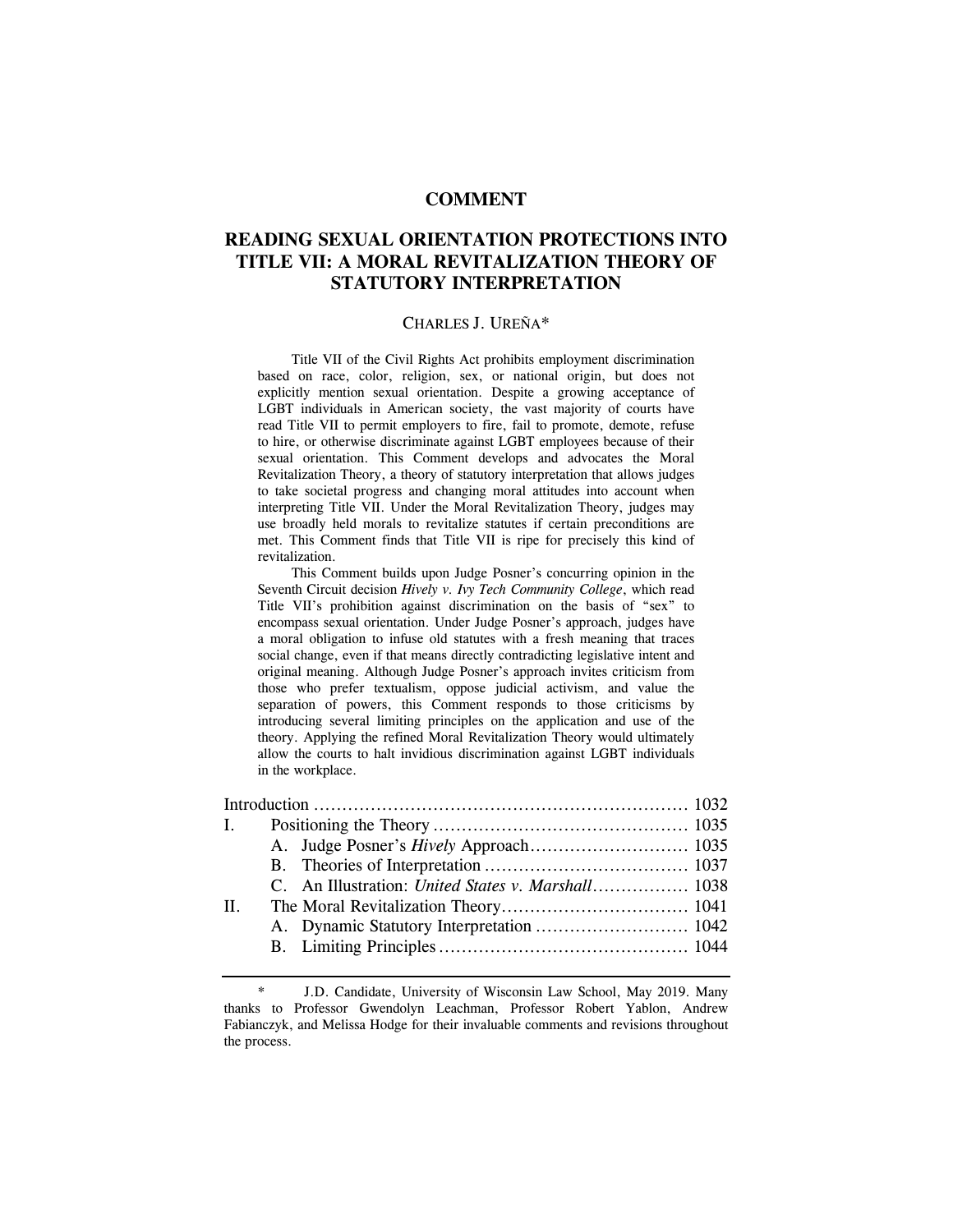| $a_{\cdot}$                                              |  |
|----------------------------------------------------------|--|
|                                                          |  |
| 2. Application to "Super-Statutes"  1050                 |  |
| 3. Textual Ambiguities or General Vagueness  1052        |  |
|                                                          |  |
|                                                          |  |
| 1. Textualism and the Concern of Judicial Activism  1054 |  |
|                                                          |  |
|                                                          |  |
|                                                          |  |

#### **INTRODUCTION**

Should judges allow their personal beliefs and moral compass to guide their decisions? The short answer, of course, is no.<sup>1</sup> But how can we expect judges to set aside their backgrounds to ensure that *no* part of their beliefs guide their judgment? Should a court come to a result that is contrary to their own and the public's moral standards, simply because the words of a statute *could* be read to constrain their choices? Philosophers and legal commentators have argued that morality and law are inexorably linked, $2$  so how can we suggest that the judges, who form the core of the legal system, do not get to use their morals to guide decisions? This Comment addresses these questions within the scope of Title VII of the Civil Rights Act of  $1964$ ,<sup>3</sup> which makes it unlawful for employers to discriminate on the basis of a person's "race, color, religion, sex, or national origin."4 In interpreting this statute, courts have extended the protections of Title VII beyond the semantic limits of those five categories,<sup>5</sup> but it is the basis of sex which has seen the most movement in recent decades.

4. § 2000e-2(a).

<sup>1.</sup> A judge should not allow family, social, political, financial, or other relationships to influence judicial conduct or judgment. A judge should neither lend the prestige of the judicial office to advance the private interests of the judge or others nor convey or permit others to convey the impression that they are in a special position to influence the judge.

ADMIN. OFFICE OF THE U.S. COURTS, 2A GUIDE TO JUDICIARY POLICY, Ch. 2 (2014).

 <sup>2.</sup> *See* Joseph Raz, *About Morality and the Nature of Law*, *in* LAW AND MORALITY (Kenneth Einar Himma & Brian Bix eds., 2005) (discussing law as an institution with a moral task to perform).

 <sup>3.</sup> Civil Rights Act of 1964, 42 U.S.C. § 2000e (2012).

 <sup>5.</sup> *See, e.g.*, *Meritor Sav. Bank v. Vinson*, 477 U.S. 57 (1986) (interpreting "sex" to encompass sexual harassment); *McDonald v. Santa Fe Transp. Co.*, 427 U.S. 273 (1976) (holding that "race" extends to white employees as well as minority employees); *Doe v. Belleville*, 119 F.3d 563 (7th Cir. 1997), *vacated and remanded on*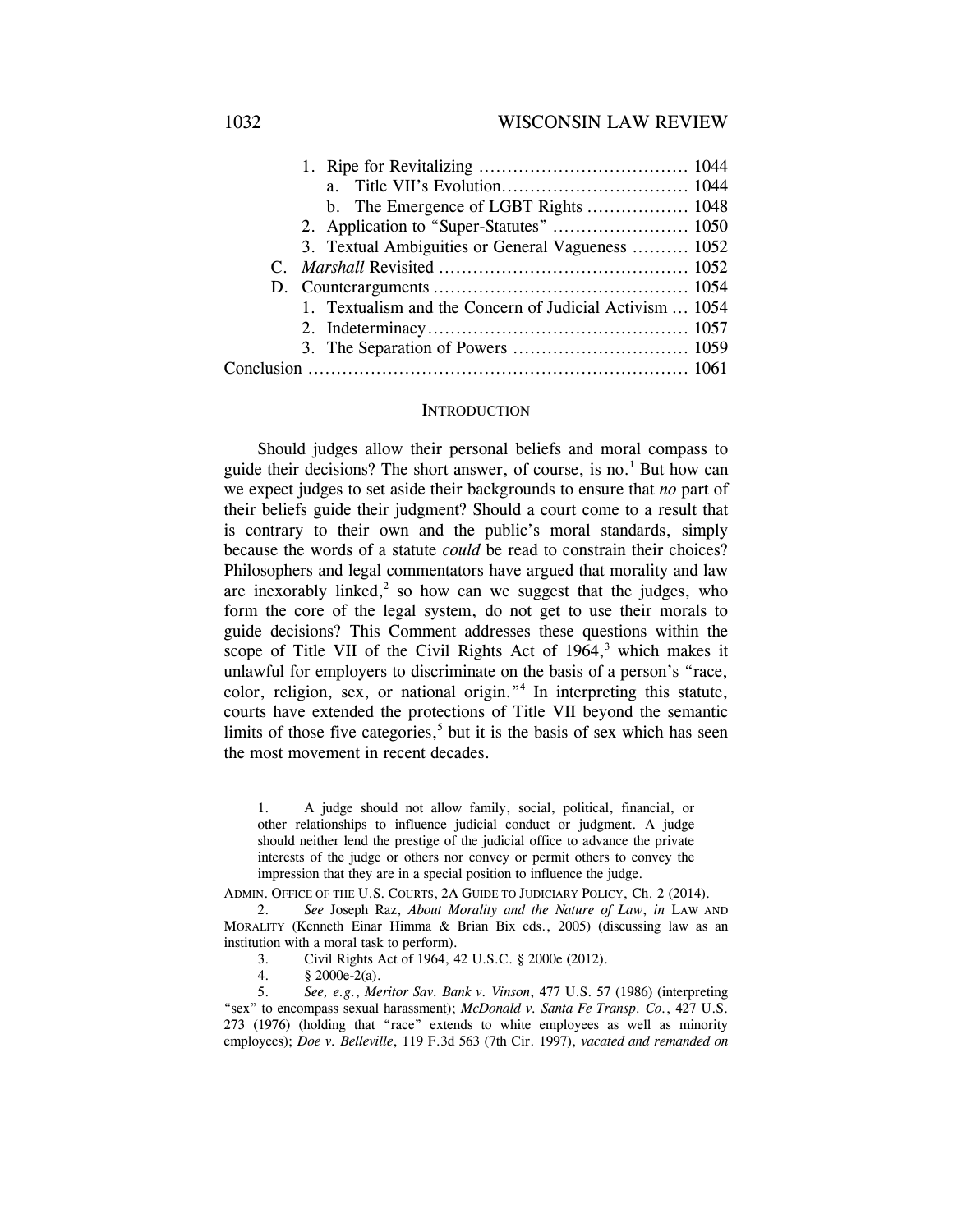One such occasion comes from a recent decision of the Seventh Circuit Court of Appeals in *Hively v. Ivy Tech Community College of Indiana*. 6 There, the court held that Title VII's prohibition against discrimination based on "sex" should be read to include sexual orientation,<sup>7</sup> making it the first court of appeals to hold as such<sup>8</sup> and placing it at odds with nearly every other circuit to address the issue.<sup>9</sup> This Comment focuses on the concurring opinion of Judge Posner, who wrote separately to "explore an alternative approach that may be more straightforward"<sup>10</sup> than the majority's reasoning. In his opinion, Posner identifies an "easy" way to ensure Title VII reaches lesbian, gay, bisexual, and transgender (LGBT) individuals: give a "fresh meaning" to Title VII's half-century-old antidiscrimination language that "infuses the statement with vitality and significance today."<sup>11</sup> Given social changes and an increasing acceptance of LGBT individuals, says

6. 853 F.3d 339 (7th Cir. 2017).

7. *Id.* 

 8. The Second Circuit recently joined the Seventh Circuit in holding that Title VII's prohibition on "sex" discrimination encompasses sexual orientation. *Zarda v. Altitude Express, Inc.*, 883 F.3d 100, 131 (2d Cir. 2018). In that case, the employer skydiving company, Altitude Express, fired a gay male skydiving instructor, Zarda, after a customer alleged he inappropriately touched her and excused the behavior by disclosing his sexual orientation. *Id.* at 108. Zarda denied inappropriately touching the customer, and sued Altitude Express for sex discrimination under *Price Waterhouse v. Hopkins*, which prohibits discrimination on the basis of sex stereotypes. *Id.* at 109. The court accepted Zarda's argument, holding that "sexual orientation discrimination is motivated, at least in part, by sex and is thus a subset of sex discrimination[]" for three reasons. *Id.* at 112. First, the court reasoned that it is impossible to define homosexuality, heterosexuality, or bisexuality without express reference to sex, making sexual orientation "a function of sex." *Id.* at 113. Moreover, Zarda would not have been fired if he were a woman under a "comparative test," meaning that his treatment would have been different "but for [his] sex." *Id.* at 116 (quoting *City of L.A. Dept. of Water & Power v. Manhart*, 435 U.S. 702, 711 (1978)). Second, the court found Zarda's stereotyping theory convincing, reasoning that "sexual orientation discrimination is almost invariably rooted in stereotypes about men and women." *Id.* at 120. Finally, the court found that sexual orientation discrimination was barred under an "associational theory," which bars adverse employment action based on an employee's associations (for example, firing a white male for being married to a black woman is illegal under an associational theory). *Id.*

- 9. *See, e.g.*, *Evans v. Ga. Reg'l Hosp.*, 850 F.3d 1248 (11th Cir. 2017).
- 10. *Hively*, 853 F.3d at 352 (Posner, J., concurring).
- 11. *Id.* (Posner, J., concurring).

*other grounds*, 523 U.S. 1001 (1998) (interpreting "sex" to prohibit sexually-charged, gender-based remarks from male co-workers to other males); *Smith v. City of Salem*, 378 F.3d 566 (6th Cir. 2004) (interpreting "sex" to encompass transgender plaintiffs); *Connecticut v. Teal*, 457 U.S. 440 (1982) (barring practices with racial disparate impact in context of Title VII). For a discussion of Title VII's prohibition against discrimination on the basis of "national origin," see Juan F. Perea, *Ethnicity and Prejudice: Reevaluating "National Origin" Discrimination Under Title VII*, 35 WM. & MARY L. REV. 805 (1994).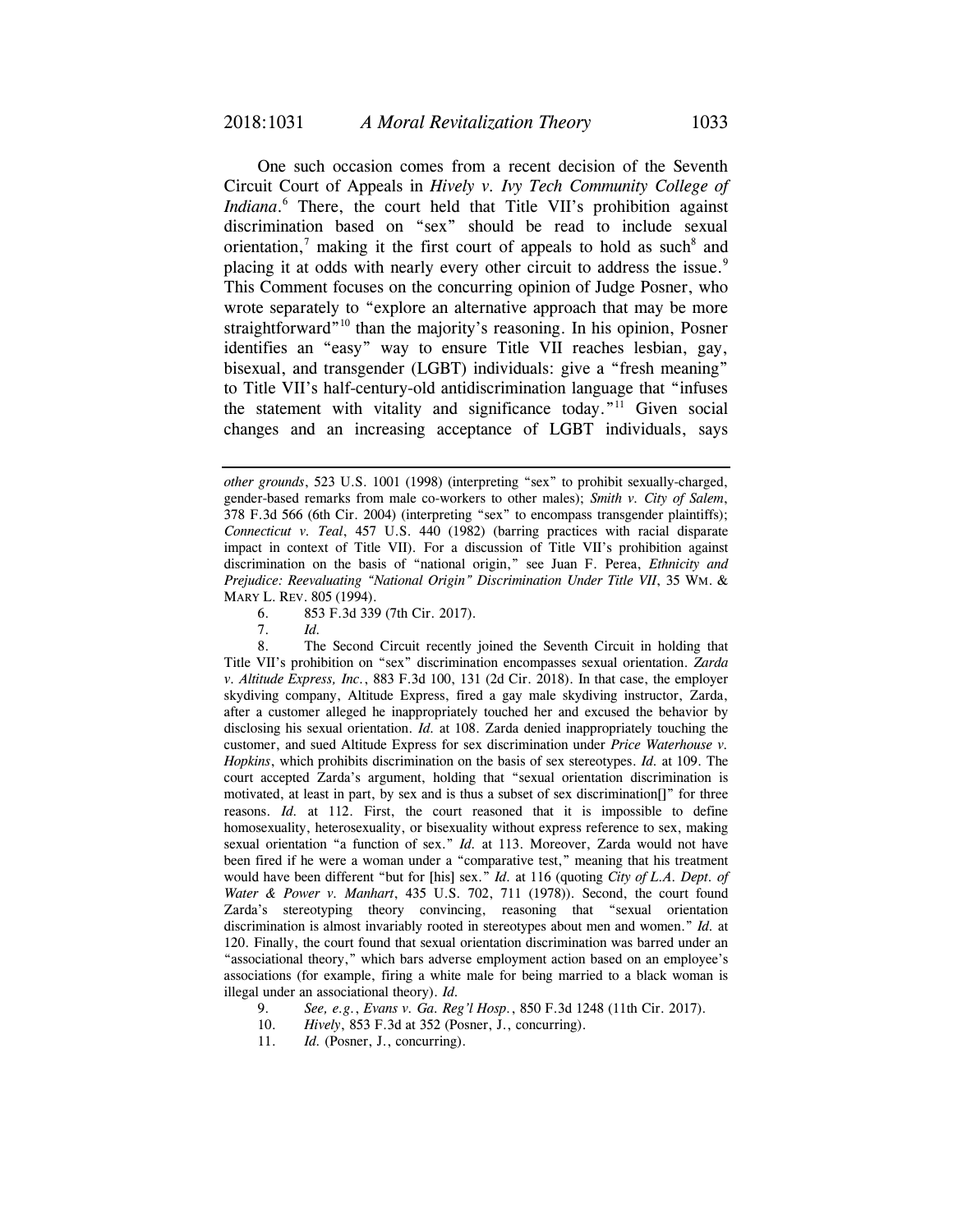Posner, we should not allow employers to discriminate based on sexual orientation:

[W]e, who are judges rather than members of Congress, are imposing on a half-century-old statute a meaning of "sex discrimination" that the Congress that enacted it would not have accepted. This is something courts do fairly frequently to avoid statutory obsolescence and concomitantly to avoid placing the entire burden of updating old statutes on the legislative branch. $^{12}$ 

Although Posner's critics would accuse him of judicial activism, ignoring the text of Title VII, and disregarding the separation of powers, Posner's approach may have some grounding in existing legal theory. This Comment argues that Posner's approach is the right approach—at least in some situations. While traditional canons of statutory interpretation should typically guide a court's interpretation, certain statutes are candidates for Posner's method. Statutes that lend themselves to this approach are those that (1) are ripe for revitalization, $13$  (2) deeply affect public normative and institutional culture,<sup>14</sup> and (3) are prone to multiple interpretations because of ambiguities in text or general vagueness. In these instances, judges can, will, and should be guided by an objective moral compass that reflects the changing values of society.

This Comment sets out to square Posner's approach with existing approaches to statutory interpretation. It begins first by reviewing the approach and situating it within the existing dominant views of statutory interpretation, including the Standard Picture method, Ronald Dworkin's Integrity Theory, and Mark Greenberg's Moral Impact Theory. In Part II, this Comment further explains Posner's approach, then reins in and sets boundaries for the approach to create the Moral Revitalization Theory. Part II also addresses the evolution of Title VII and discusses its ripeness for reinterpretation. Part III addresses three important objections to the theory: judicial activism, indeterminacy, and separation of powers. Finally, Part IV concludes that Title VII is fit for the interpretive method Posner identified in *Hively*.

 <sup>12.</sup> *Id.* at 357 (Posner, J., concurring).

 <sup>13.</sup> *See infra* notes 90–138.

 <sup>14.</sup> *See infra* notes 139–46.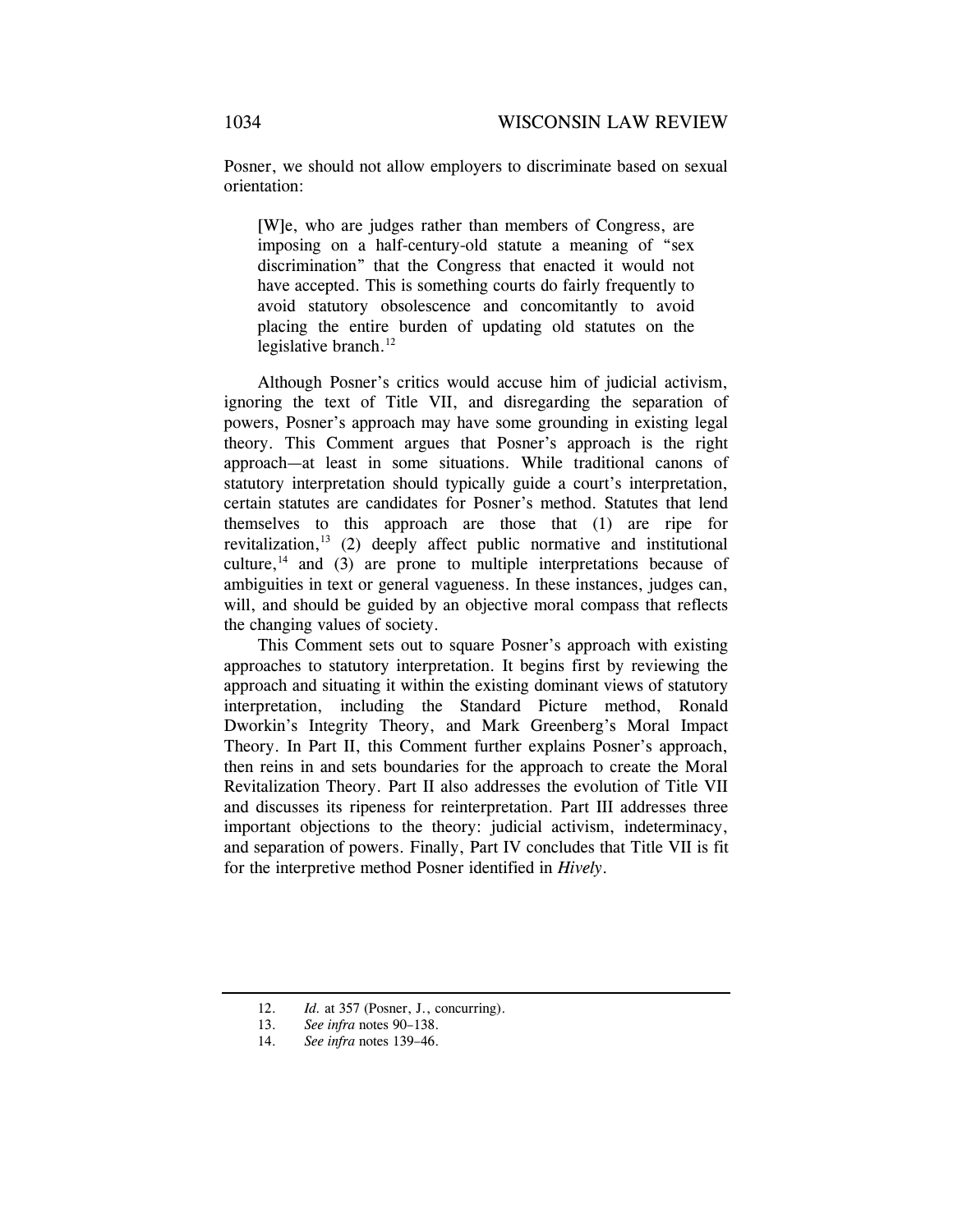### I. POSITIONING THE THEORY

This Part aims to situate Posner's approach within existing theories of statutory interpretation. It begins by providing a background of *Hively* itself. This Part continues by discussing three theories of statutory interpretation: the Standard Picture method, Ronald Dworkin's Integrity Theory, and Mark Greenberg's Moral Impact Theory. This Part does not discuss specific canons of interpretation,<sup>15</sup> but rather the theories that guide their use. To illustrate these points, this Part will conclude by applying them to the facts of the Seventh Circuit case, *United States v. Marshall*. 16

#### *A. Judge Posner's* Hively *Approach*

In *Hively v. Ivy Tech Community College*, the plaintiff was an openly-lesbian adjunct professor at Ivy Tech Community College in Indiana.17 She applied for at least six full-time positions between 2009 and 2014.<sup>18</sup> After denying every application for full-time employment, Ivy Tech refused to renew her contract in July 2014.19

Hively filed a pro se charge with the Equal Employment Opportunity Commission on December 13, 2013.20 After receiving a right-to-sue letter, she filed an action in district court.<sup>21</sup> Ivy Tech responded with a motion to dismiss on the grounds that Title VII does not cover sexual orientation, which the district court granted, $^{22}$  and the Seventh Circuit upheld the district court's determinations.<sup>23</sup> Hively petitioned to have the case heard before the Seventh Circuit en banc.

Rehearing en banc, the Seventh Circuit reversed and remanded.<sup>24</sup> The majority's reasoning appears simple, but involves some linguistic flexibility: if Hively were a man, and all other factors remained the same—that is, a man dating a woman—she would not have been fired.<sup>25</sup> Thus, Ivy Tech fired Hively "because of . . . [her] *sex*," and no other

 <sup>15.</sup> For a discussion of the specific tools courts use to interpret statutes, see Richard A. Posner, *Statutory Interpretation—in the Classroom and in the Courtroom*, 50 U. CHI. L. REV. 800 (1983).

 <sup>16. 908</sup> F.2d 1312 (7th Cir. 1990).

 <sup>17.</sup> *Hively*, 853 F.3d at 341.

 <sup>18.</sup> *Id.* 

 <sup>19.</sup> *Id.* 

 <sup>20.</sup> *Id.* 

 <sup>21.</sup> *Id.* 

 <sup>22.</sup> *Id.*

 <sup>23.</sup> *Id.*

 <sup>24.</sup> *Id.* at 352.

 <sup>25.</sup> *Id.* at 345–48.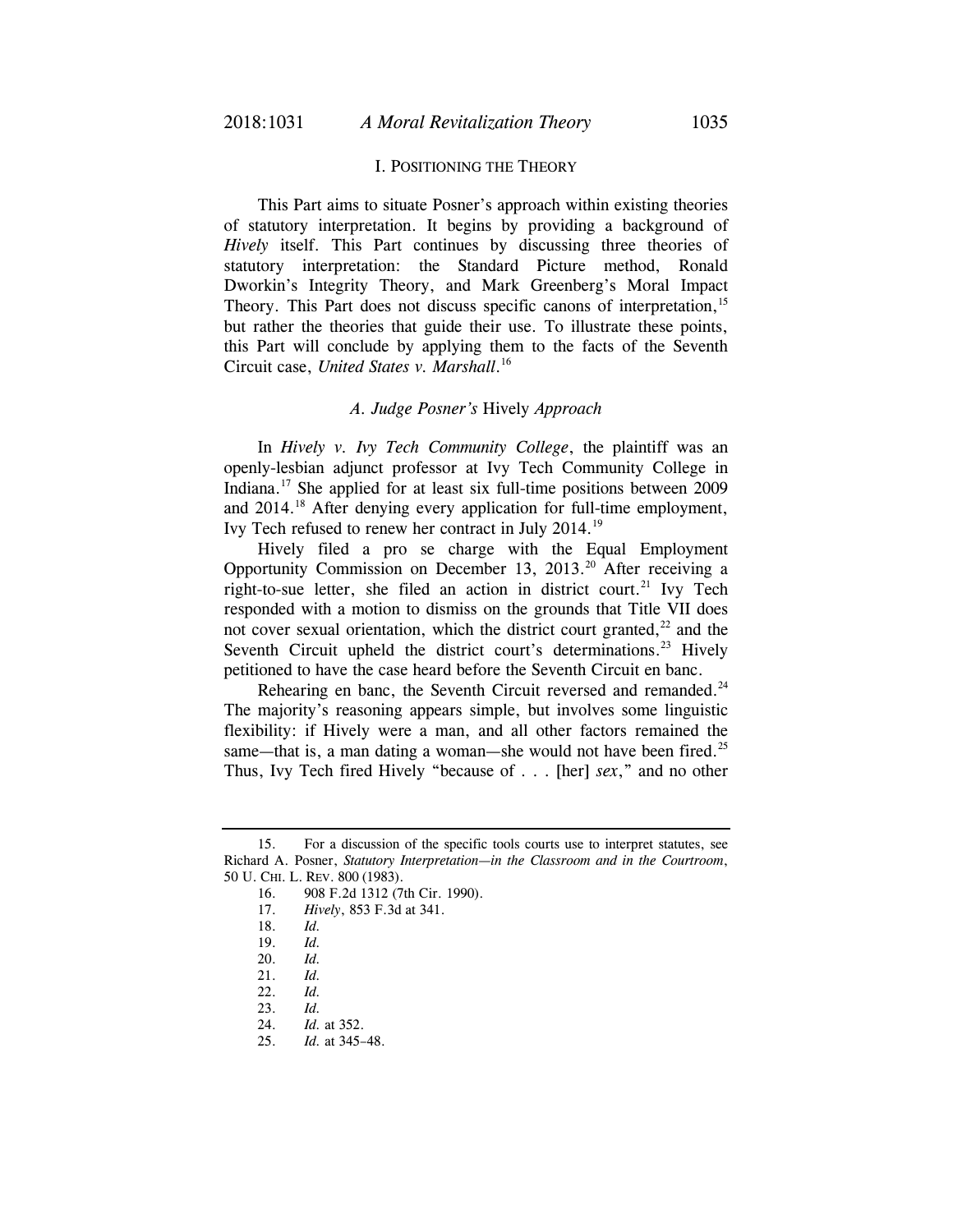reason.26 Although Ivy Tech Community College correctly noted that Title VII's literal terms do not protect sexual orientation, the court found that the term "sex" encompassed sexual orientation for the purpose of discrimination.<sup>27</sup> This reasoning, the court notes, reflects an associational theory of discrimination that has been used elsewhere in civil rights and employment litigation.<sup>28</sup> The court pointed to a line of circuit court cases that found Title VII had been violated when whites who were married to or even associated with a person of color faced discrimination.<sup>29</sup> Those cases in turn rely on the landmark Supreme Court decision in *Loving v. Virginia*, 30 which invalidated laws prohibiting interracial marriage. $31$  Under the associational theory laid out in those precedential cases, an employer discriminates on the basis of race when it makes an adverse decision against an employee because of who they associate with. All other factors held the same, the employer would not have discriminated against a person of color in that situation (read: a person of color married to another person of color).<sup>32</sup> Applying this reasoning to the sexual orientation context, the court reasoned that Ivy Tech refused to renew Hively's contract because of who she associated with.

Posner wrote separately to "explore an alternative approach that may be more straightforward."<sup>33</sup> After briefly discussing original meaning<sup>34</sup> and unexpressed intent,<sup>35</sup> Judge Posner stated that the court should give a fresh meaning to the statute that "infuses [it] with vitality

33. *Id.* at 352 (Posner, J., concurring).

 34. Original meaning is "the meaning intended by the legislators," and corresponds to interpretation in ordinary life. *Id.* (Posner, J., concurring).

 35. Unexpressed intent is "where words bear either none, or a very absurd signification, if literally understood, we must a little deviate from the received sense of them." 1 WILLIAM BLACKSTONE, COMMENTARIES \*60.

 <sup>26.</sup> *Id.* at 353 (Posner, J., concurring) (quoting 42 U.S.C. § 2000e-1(a)(1)  $(2012)$ ).

 <sup>27.</sup> *Id.* at 351–52.

 <sup>28.</sup> *Id.* at 349.

 <sup>29.</sup> *See, e.g.*, *Parr v. Woodmen of the World Life Ins. Co.*, 791 F.2d 888, 892 (11th Cir. 1986) ("Where a plaintiff claims discrimination based upon an interracial marriage or association, he alleges, by definition, that he has been discriminated against because of *his* race."); *Holocomb v. Iona Coll.*, 521 F.3d 130, 139 (2d Cir. 2008) ("[W]here an employee is subjected to adverse action because an employer disapproves of interracial association, the employee suffers discrimination because of the employee's *own* race."); *Drake v. Minn. Mining & Mfg. Co.*, 134 F.3d 878, 884 (7th Cir. 1998) ("[Respondent] concedes that an employee can bring an associational race discrimination claim under Title VII and § 1981, so long as the employee can establish the requisite level of association.").

 <sup>30. 388</sup> U.S. 1 (1967).

 <sup>31.</sup> *Id.* at 2.

 <sup>32.</sup> *Hively*, 853 F.3d at 348.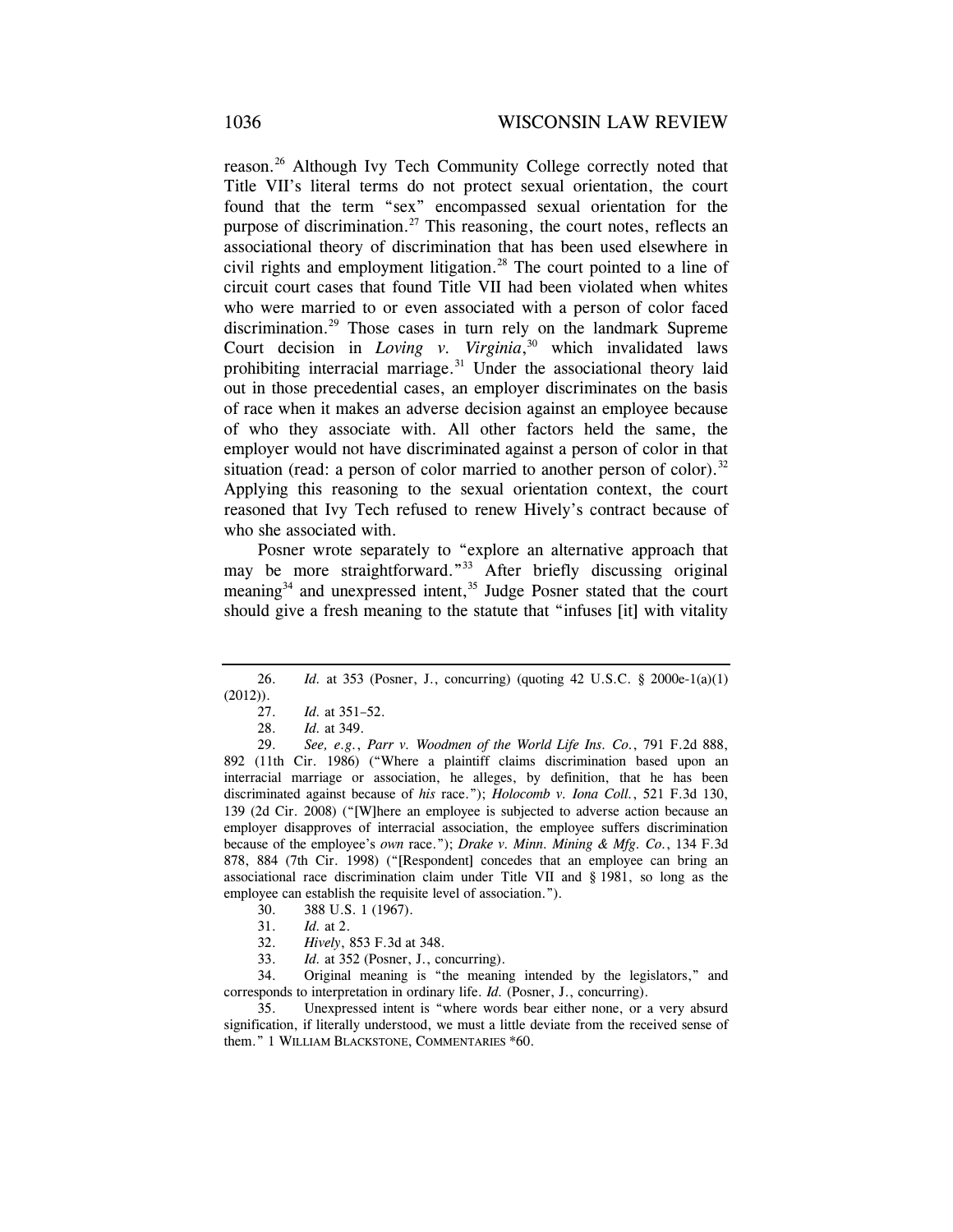and significance today."36 And while this method admittedly could not "be imputed to the framers of the statute," Posner urged that the court was "entitled to adopt" it in light of "*what this country has become*,"37 given the widespread understanding that LGBT individuals are entitled to the same rights and protections as other citizens.

According to Posner, this result would accord with common statutory interpretation jurisprudence. He points out a variety of times the Supreme Court has revitalized old legislation.<sup>38</sup> Although the drafters of Title VII likely did not contemplate it would reach sexual orientation, times have changed. Posner argues that "[t]he compelling social interest in protecting homosexuals (male and female) from discrimination justifies an admittedly loose 'interpretation' of the word 'sex' in Title VII to embrace homosexuality."39 Moreover, he notes that the Supreme Court has paved the way by loosening the meaning of "sex" to keep up with social change: while the word was previously limited to binary workplace gender roles, it has now been read to cover sexual harassment and sex stereotyping claims.<sup>40</sup>

### *B. Theories of Interpretation*

Posner's approach appears to draw from three prevailing theories of statutory interpretation. While not the only methods of statutory interpretation, this Comment focuses on the Standard Picture method, Ronald Dworkin's Integrity Theory, and Mark Greenberg's Moral Impact Theory. Each theory is set forth below.

The Standard Picture method focuses on the meaning and linguistic content of a statute's text. $41$  This involves, first, the "semantic content"—what the words actually say—and second, the "communicative content"—what the legislature wanted to communicate through the passage of the text.<sup>42</sup> Under this theory of interpretation,

 <sup>36.</sup> *Hively*, 853 F.3d at 352, 356 (Posner, J., concurring).

 <sup>37.</sup> *Id.* at 355 (Posner, J., concurring).

 <sup>38.</sup> The Sherman Antitrust Act, enacted in 1890, is now read to prohibit monopolies, which weren't understood to exist in 1890. *See id.* at 352 (Posner, J., concurring). The Second Amendment, initially enacted to arm the National Guard, is now read to give private citizens a right to bear arms. *See id.* at 354 (Posner, J., concurring). Lastly, the First Amendment, originally applying only to literal speech, is now read to give people the right to burn American flags. *See id.* at 353–54 (Posner, J., concurring).

 <sup>39.</sup> *Id.* at 355 (Posner, J., concurring).

 <sup>40.</sup> *Id.* (Posner, J., concurring). For a discussion of stereotypical gender roles and Title VII, see *Price Waterhouse v. Hopkins*, 490 U.S. 228 (1989).

 <sup>41.</sup> Mark Greenberg, *The Standard Picture and Its Discontents*, *in* 1 OXFORD STUDIES IN PHILOSOPHY OF LAW 39, 47–48 (Leslie Green & Brian Leiter eds., 2011).

 <sup>42.</sup> *Id.* at 47–48, 77–79.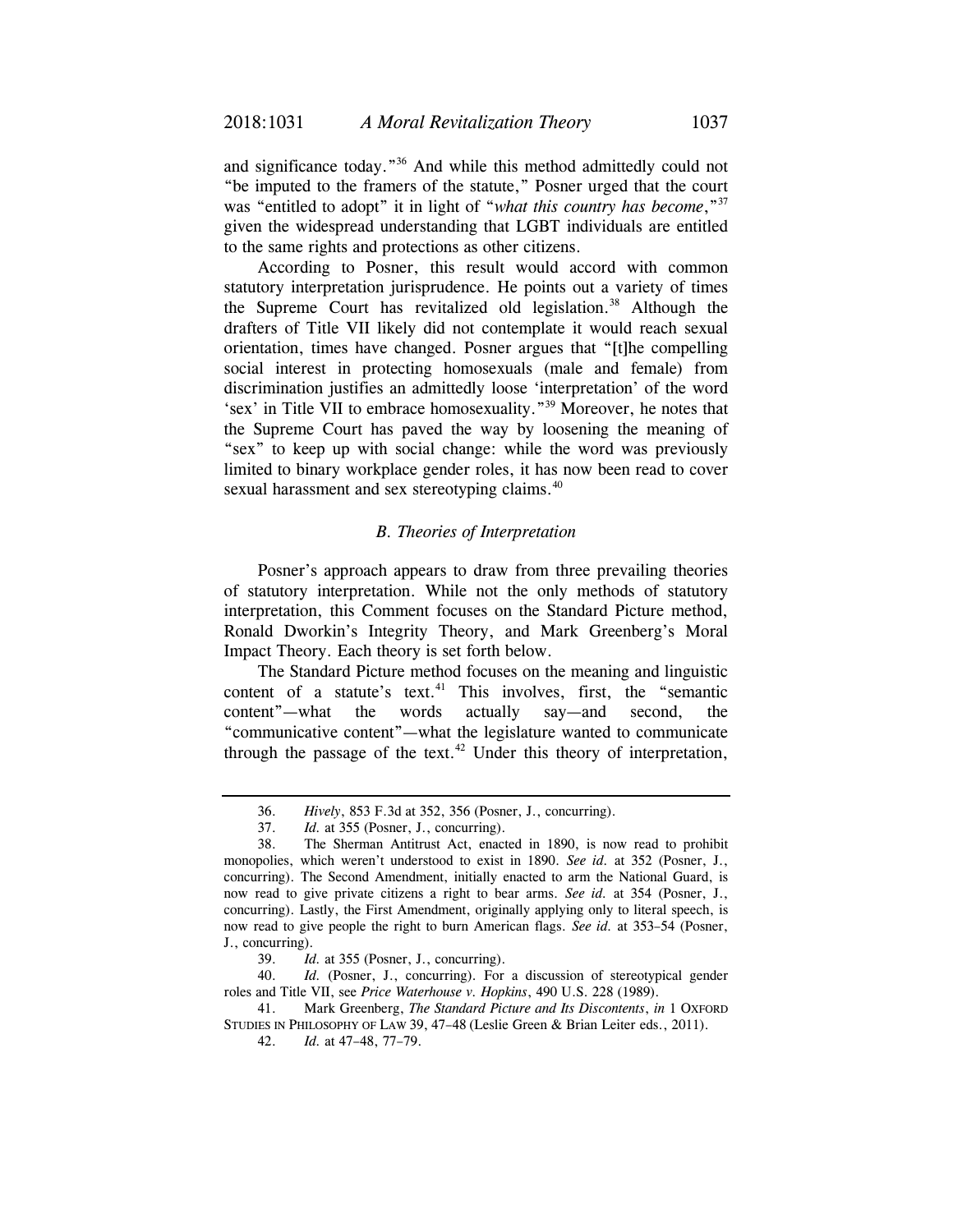the meaning of a text is deciphered by looking at both the text itself and also the legislature's goal of obtaining specific legal effects through enactment.<sup>43</sup> The Standard Picture method is deeply rooted in everyday notions of the law. Any given person has an idea of what the statutes and law say.

At the other end of the spectrum lies Ronald Dworkin's Integrity Theory, which views law as an "underlying, idealized source from which all legal practices flow."<sup>44</sup> "[S]pecifically, the content of the law is the set of principles that best *morally justifies* past legal and political practices."45 He "famously explicated the relevant kind of moral justification with his notions of fit and justification," and explicitly rejects pragmatism as having a place in the law.46

More recently, the Moral Impact Theory, set forth by University of California-Los Angeles Professor of Law and Philosophy Mark Greenberg, holds that when a legal institution, such as a legislative body, creates a moral obligation, those moral obligations should be binding upon judges and practitioners.<sup> $47$ </sup> Legal institutions, including the legislature, courts, and administrative agencies, "take actions that change our moral obligations" by "changing the morally relevant facts and circumstances."48 Legal institutions change expectations, give new options, and "bestow[] the blessing of the people's representatives on particular schemes."49 Greenberg's theory holds that the resulting moral obligations *are* legal obligations. Greenberg refers to this as the "moral impact theory," because it "holds that the law is the moral impact of the relevant actions of legal institutions."50 Thus, under this view, courts are creating moral obligations for individuals, even if the courts do not do so explicitly.

# *C. An Illustration:* United States v. Marshall

To illustrate these points, consider the following example drawn from a well-known Seventh Circuit case, *United States v. Marshall*. 51 *Marshall* concerned the interpretation of 21 U.S.C. § 841(b), which set a five-year mandatory minimum sentence for selling more than one

 <sup>43.</sup> *Id.* at 42, 79.

 <sup>44.</sup> Mark Greenberg, *The Moral Impact Theory of Law*, 123 YALE L.J. 1288, 1299 (2014) (discussing RONALD DWORKIN, LAW'S EMPIRE (1988)).

 <sup>45.</sup> *Id.*

 <sup>46.</sup> *Id.* at 1300.

 <sup>47.</sup> *See generally id.* 

 <sup>48.</sup> *Id.* at 1290.

 <sup>49.</sup> *Id.*

 <sup>50.</sup> *Id.* 

 <sup>51. 908</sup> F.2d 1312 (7th Cir. 1990), *aff'd sub nom. Chapman v. United States*, 500 U.S. 453 (1991).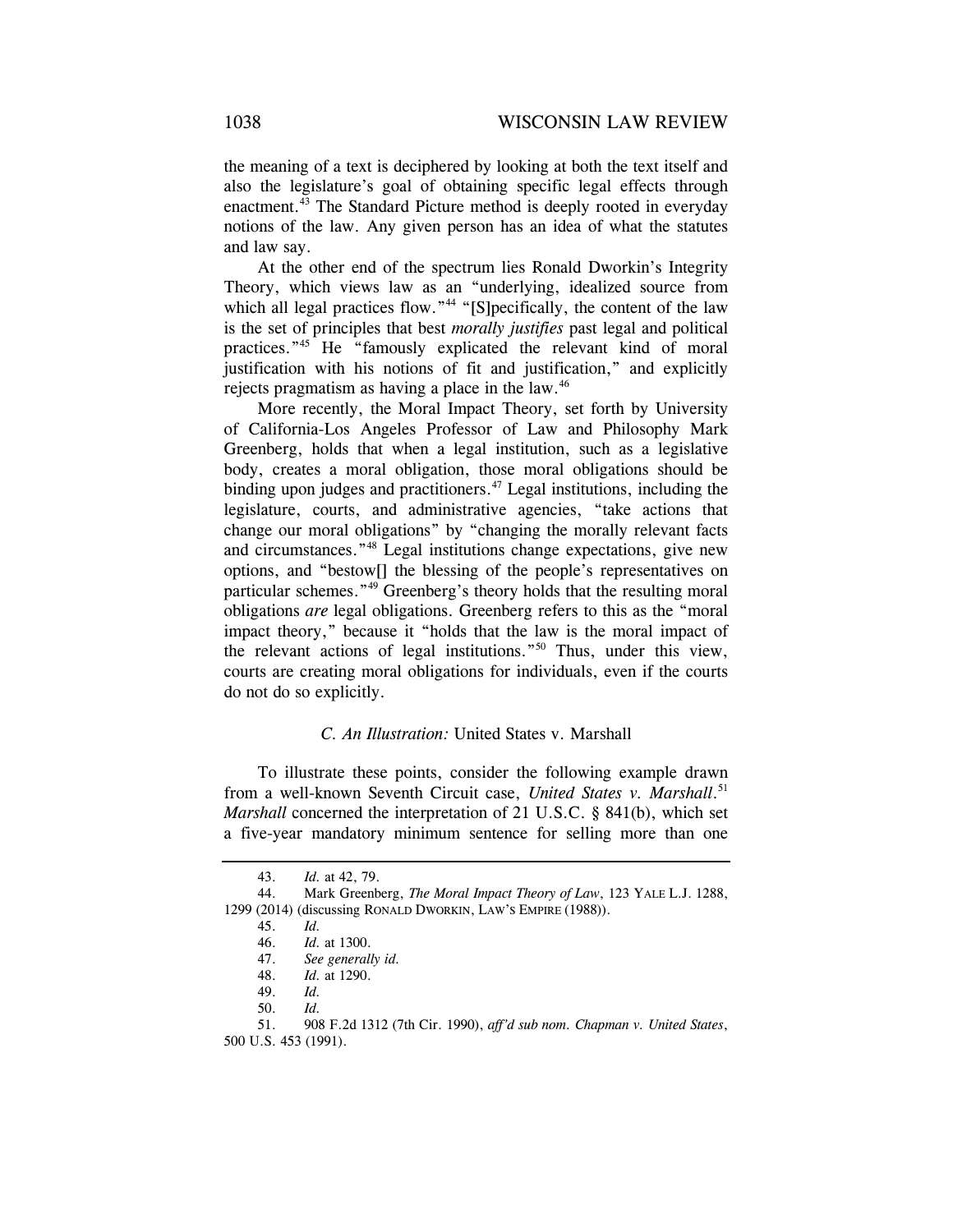gram of "a mixture  $\ldots$  containing a detectable amount" of LSD.<sup>52</sup> Congress included the word "mixture" in this subsection, as well as in most other subsections, when it established minimum sentences for drug crimes.<sup>53</sup> Congress wanted to impose heavy sentences on both wholesalers and their retailers and was aware of the practice of "cutting" drugs by street dealers of cocaine and heroin.<sup>54</sup> The problem in this case was that LSD alone weighs next to nothing.<sup>55</sup> Consumers buy the drug when it is combined with some "carrier," typically blotting paper or sugar cubes.<sup>56</sup> LSD is sold by the dose, not by weight, as is the case for most of the other drugs the subsection affects. $57$ 

In *Marshall*, the government argued that a combination of LSD and blotting paper constitutes a "mixture" under the meaning of the Section  $841(b)$ .<sup>58</sup> Under the government's theory, the seller's sentence will necessarily depend on the weight of the medium she chooses, because an average dose of LSD weighs 0.05 milligrams: "[A] major wholesaler caught with 19,999 doses of pure LSD would not be subject to the 5-year mandatory minimum sentence, while a minor pusher with 200 doses on blotter paper, or even one dose on a sugar cube, would be subject to the mandatory minimum sentence."<sup>59</sup> The Seventh Circuit accepted the government's argument and held that "blotter paper customarily used to distribute LSD[] is a 'mixture or substance containing a detectible amount' of LSD."<sup>60</sup>

According to the Standard Picture method of statutory interpretation, we should consider the semantic and communicative content of the subsection. An analysis of the semantic content, or the meaning derived from the words themselves, indicates that selling a "mixture containing . . . a detectable amount" of LSD would encompass any carrier, whether it be blotting paper or a sugar cube. To a layperson, the combination seems to fall under the common usage of the word "mixture," so the weight should include the medium. $61$  Even so, such an interpretation may be at odds with the legislature's intended

53. *See Chapman*, 500 U.S. at 461–62.

 58. Brief of the United States at 9, *United States v. Marshall*, 908 F.2d 1312 (7th Cir. 1990) (No. 90-5744).

- 59. *Chapman*, 500 U.S. at 458.
- 60. *Id.* at 461.

 61. "Combination: such as a portion of matter consisting of two or more components in varying proportions that retain their own properties." *Mixture*, MERRIAM-WEBSTER DICTIONARY, https://www.merriamwebster.com/dictionary/mixture [https://perma.cc/67QB-NGB4].

 <sup>52. 21</sup> U.S.C. § 841(b) (2012).

 <sup>54.</sup> *See id.*

 <sup>55.</sup> *See id.* at 457.

 <sup>56.</sup> *See id.* at 453, 458.

 <sup>57.</sup> *See id.* at 458.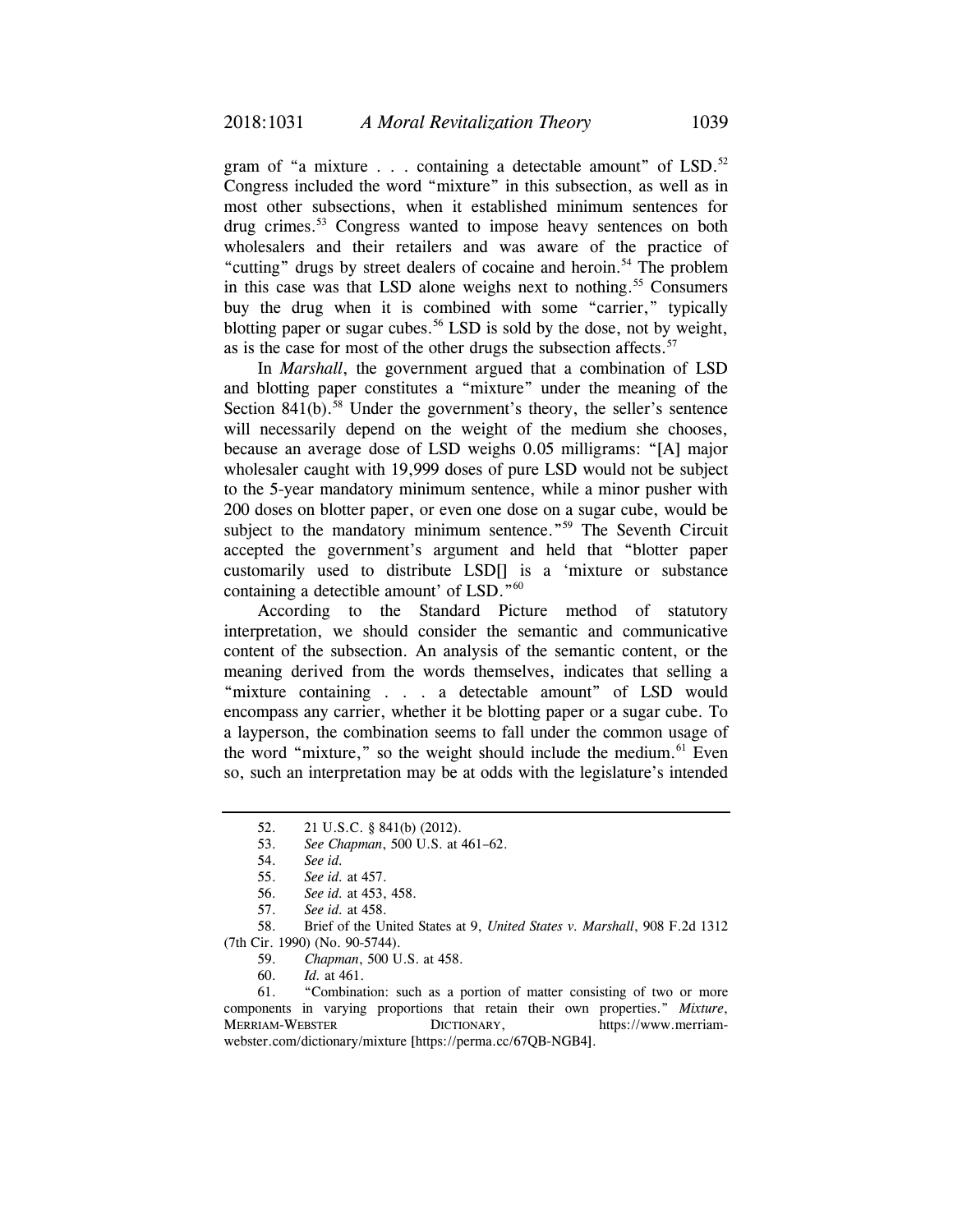communicative content. In enacting this statute, Congress hoped to curb the "cutting" of drugs with other dangerous substances. As blotting paper and sugar cubes are not generally dangerous on their own and thus are not the type of "mixtures" Congress had envisioned, the Standard Picture method provides a conflicting result.

Dworkin's Integrity Theory asks us to "seek the principle that best fits and justifies the statute."62 In *Marshall*, there seem to be two competing principles at issue. First, combining illicit drugs with *any* other materials warrants a five-year sentence at minimum. This principle implies that any combination, including combinations of sugar cubes or blotting paper, should carry the minimum sentence. Second, cutting illicit drugs with potentially harmful materials warrants additional punishment. This view implies that over-punishment should be disfavored, and any measurement used to determine a punishment should include only the illicit substance, and not whether the illicit substance is on a heavier carrier. Dworkin advises us to pick the principle that is morally better: "which principle would, ex ante, be a better one to have."<sup>63</sup> Under this theory, the court was correct in choosing the former.64 The best moral result is ostensibly no LSD usage; therefore, a harsher punishment is warranted.<sup>65</sup>

Greenberg's Moral Impact Theory informs that a fact's relevance depends on its bearing on the statute's "moral profile."<sup>66</sup> Resolution depends on what the "relevant moral values, on balance, support."<sup>67</sup> Under this theory, the following inquiries could be relevant to a desirable interpretation: "how Congress intended the language to be construed, whether Congress would have wished its language to cover the situation, how the statutory phrase is most reasonably read, what Congress intended to communicate, and the purpose of the statute.<sup>"68</sup> Given all of the circumstances, the morally "correct" result would be to have *no* drugs on the street. According to Greenberg's theory, the court should choose the interpretation that meets that end. Again, the

 <sup>62.</sup> Greenberg, *supra* note 44, at 1292.

 <sup>63.</sup> *Id.* 

 <sup>64.</sup> *United States v. Marshall*, 908 F.2d 1312, 1329 (7th Cir. 1990).

 <sup>65.</sup> Whether harsher punishments are necessarily linked to reduced crime or fewer drugs is disputed and beyond the scope of this Comment. *Compare* David R. Francis, *Sentence Enhancements Reduce Crime*, THE NAT'L BUREAU OF ECON. RESEARCH, http://www.nber.org/digest/oct98/w6484.html [https://perma.cc/9SVB-MM8U], *with* German Lopez, *More Evidence That Harsh Mandatory Minimums for Drug Offenses Don't Work*, VOX (Aug. 5, 2015, 8:30 AM), https://www.vox.com/2015/8/5/9097307/mandatory-minimums-fair-sentencing-act [https://perma.cc/B6VQ-6VUJ].

<sup>66.</sup> Greenberg, *supra* note 44, at 1308.

 <sup>67.</sup> *Id.* at 1331.

 <sup>68.</sup> *Id.* at 1329.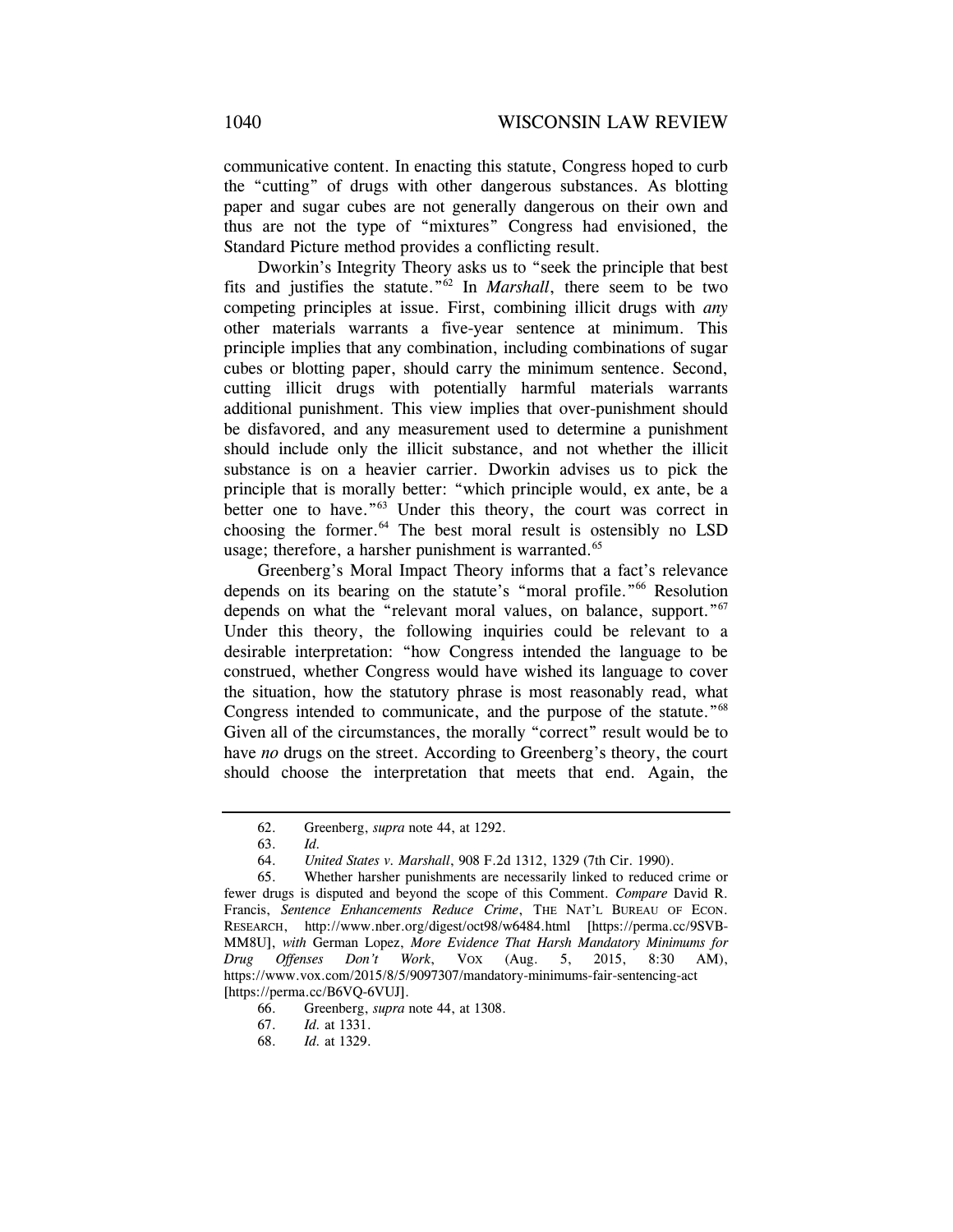interpretation that may lead to less drugs on the street is harsher punishments.

With that backdrop in place, we return to Judge Posner's judicial interpretive updating approach from *Hively*. His approach seems to draw elements from all three of the above theories. Starting with the text, Posner determined that both the semantic and communicative meanings of Title VII do not encompass sexual orientation.<sup>69</sup> Sexual orientation would thus be excluded under the Standard Picture method. Dworkin's Integrity Theory tells us to choose the principle that would be the better one to have, which most would consider to be halting discrimination of underrepresented minorities. The Moral Impact Theory instructs us to look at all democratic considerations. Given the statutory purpose of curbing employment discrimination, coupled with a reasonable reading of the statute, we can reach the result of the majority. And yet, Posner's approach does not fall squarely within any of the foregoing approaches. Rather, he argues that "[t]he compelling social interest in protecting homosexuals . . . from discrimination justifies an admittedly loose 'interpretation' of the word 'sex' in Title VII to embrace homosexuality."<sup>70</sup> In essence, he decides that the cause is sufficiently worthy to merit a more generous interpretation of the statute. Moreover, the Supreme Court had paved the way for Posner's approach by loosening the meaning of "sex" to keep up with social change: "sex" had previously been read to encompass sexual harassment and failing to fulfill typical gender roles.<sup>71</sup> Thus, while drawing on the above approaches, Posner also expands them.

# II. THE MORAL REVITALIZATION THEORY

Posner's approach is highly pragmatic. He believes that interpretation must make room for changing circumstances and changing conceptions of justice.72 Posner's pragmatism aligns with

<sup>69.</sup> The argument that firing a woman on account of her being a lesbian does *not* violate Title VII is that the term "sex" in the statute, when enacted in 1964, undoubtedly meant "man or woman," and so at the time people would have thought that a woman who was fired for being a lesbian was not being fired for being a woman unless her employer would not have fired on grounds of homosexuality a man he knew to be homosexual . . . .

*Hively v. Ivy Tech Cmty. Coll. of Ind.*, 853 F.3d 339, 353 (7th Cir. 2017) (Posner, J., concurring).

 <sup>70.</sup> *Id.* at 355 (Posner, J., concurring).

 <sup>71.</sup> For a discussion of stereotypical gender roles and Title VII, see *infra*  Section II.B.1.a.

 <sup>72.</sup> Joel Cohen, Richard A. Posner & Jed S. Rakoff, *Should Judges Consult Their Personal Moral Conviction?*, SLATE (Mar. 28, 2017, 10:55 AM) http://www.slate.com/articles/news and politics/jurisprudence/2017/03/how should ju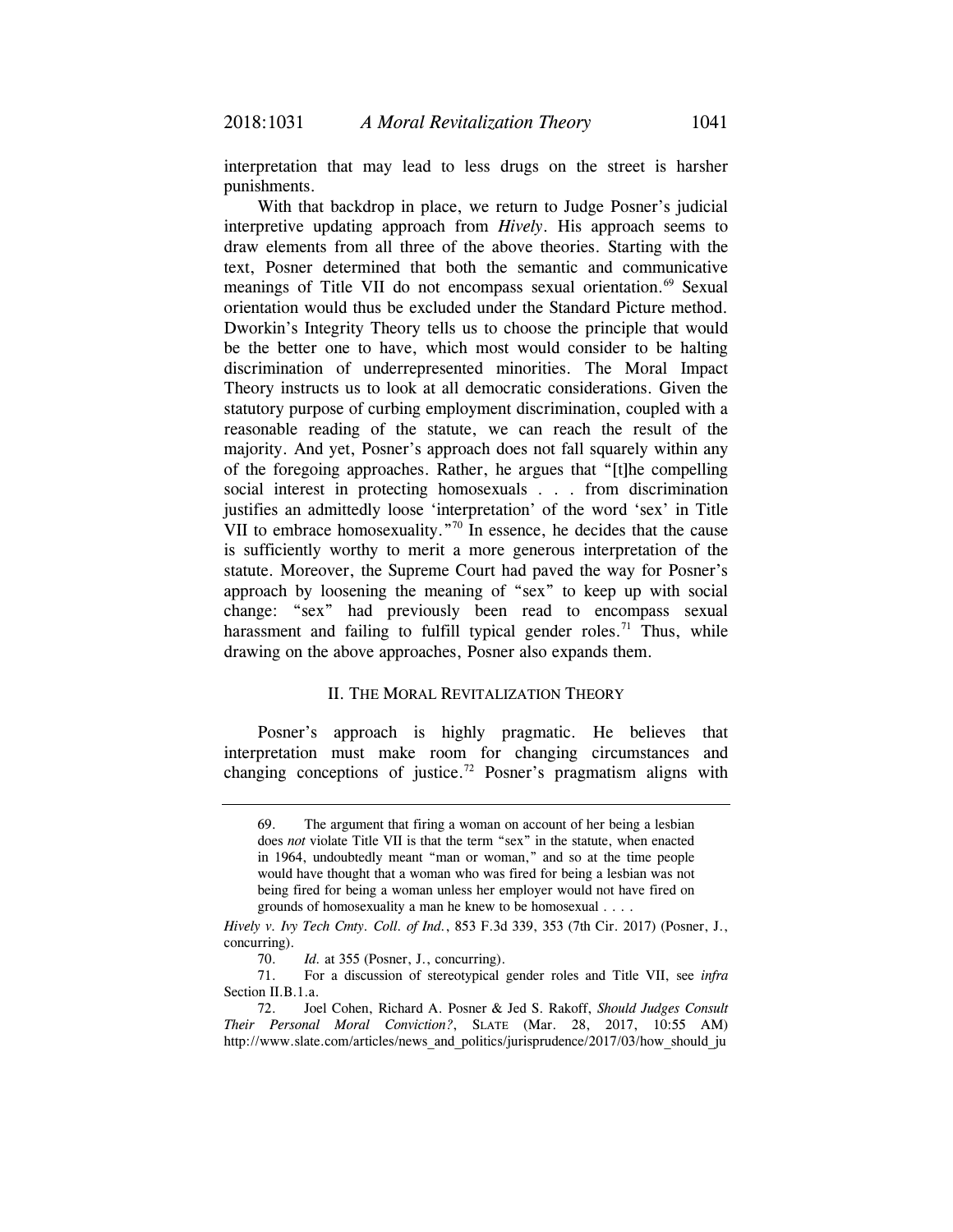those of William Eskridge's view of statutory interpretation, which similarly holds that statutes should be interpreted dynamically.<sup>73</sup> Both approaches are expanded upon below. The Moral Revitalization Theory then refines Posner and Eskridge's approaches by limiting their applications only to statutes that are ripe for revitalization, are "superstatutes," and that contain ambiguities that need to be interpreted. This Part explains that Title VII is both ripe for revitalization after the emergence and victories of the LGBT rights movement over the course of the past half-century and is a super-statute—one that deeply affected American culture. To illustrate the theory, this Part once again uses *Marshall* as a reference point.

# *A. Dynamic Statutory Interpretation*

Judge Posner has long been regarded as a pragmatist. He is the leading judicial advocate of legal pragmatism. He has said that it is "naïve to think that judges believe only in the legal technicalities of their argument," meaning that judges—whether we want them to or not—consult with their own moral convictions to produce the best results for society.74 While he doesn't believe it proper to invoke or rely on "idiosyncratic moral convictions," he does think it is proper for a "judge to rely on the general, broadly held moral convictions of his society, provided those convictions are both pertinent to the case at hand and not overridden by other considerations that judges have to take account of."75 Posner has written that he wants to "strip away the conventional verbiage in which the issues come wrapped" in exchange for "the actual interests at stake, the purposes of the participants, the policies behind the precedents, and the consequences of alternative decisions."<sup>76</sup>

Pragmatism makes room for changing circumstances and changing conceptions of justice to allow judges to mold the meaning of statutes.<sup>77</sup> It makes statutory interpretation dynamic, rather than static.<sup>78</sup> It allows common sense to influence a judge's vote in a case—a "medley of practical considerations (such as cost and other economic consequences)

dges weigh the law and their personal moral convictions.html [https://perma.cc/PFN4-VPNL].

 <sup>73.</sup> William N. Eskridge, Jr., *Dynamic Statutory Interpretation*, 135 PA. L. REV. 1479, 1479 (1986).

 <sup>74.</sup> Cohen, Posner & Rakoff, *supra* note 72.

 <sup>75.</sup> *Id.* 

 <sup>76.</sup> RICHARD A. POSNER, THE PROBLEMATICS OF MORAL AND LEGAL THEORY 208–09 (1999).

 <sup>77.</sup> *Id.* 

 <sup>78.</sup> *Id.*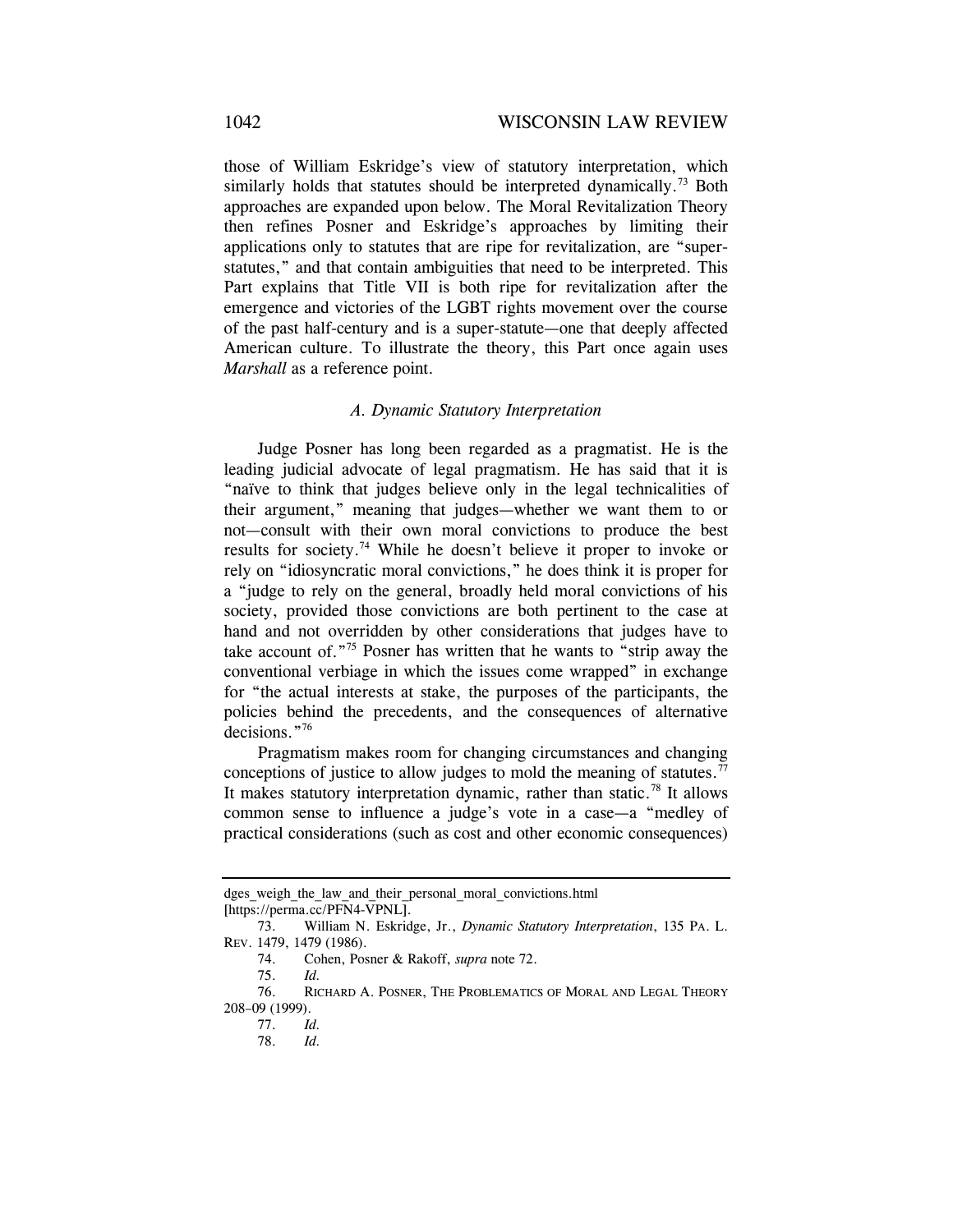and moral or ethical ones."79 Judges are able to fill in the gaps left by the legislature, whose members are often in disagreement and have no coherent set of preferences.<sup>80</sup> The Moral Revitalization Theory supplements this form of statutory interpretation. Judges should be able to fill the gaps left by the legislature, and judges should apply broadly held moral convictions.

Similarly, William Eskridge has made the argument that statutes should be "interpreted 'dynamically,' that is, in light of their present societal, political, and legal context."<sup>81</sup> Eskridge was skeptical of the Supreme Court's overwhelming use of originalism, which he and other legal theorists considered "undesirable in theory and unworkable in practice."82 Originalism, he claimed, is equally as indeterminate as its dynamic counterpart, failing to represent an intelligible view of legislatures and producing "normatively questionable results."83 Statutory text, says Eskridge, is inevitably vague due to multiple contributing authors over time, intentional ambiguities designed to sidestep controversial issues, and contextual indicators of meaning.<sup>84</sup> Most importantly, the interpreter's own background will necessarily guide her perspective. Because most textual originalists take a "holistic textualism" approach that relies on context to produce "text-based interpretive closure even when the statutory provision being interpreted is itself ambiguous,"<sup>85</sup> Eskridge claims that a more dynamic approach is not only required, but inevitable.<sup>86</sup> Under that background, Eskridge developed a theory of statutory interpretation that evolves with time: Dynamic Statutory Interpretation.<sup>87</sup> Dynamic Statutory Interpretation posits that judges interpreting statutes should "track current political trends in order to achieve an interpretation of a statute that best fits the values and goals animating current legislators, administrative agencies, and other interested actors."88

The Moral Revitalization Theory draws from both approaches. Statutory interpreters can—and should—consider what interpretation the current legislature would prefer. They should be guided by an objective moral compass that reflects the broadly held values of American society. These broadly held values are determined by looking at various

 <sup>79.</sup> Cohen, Posner & Rakoff, *supra* note 72.

 <sup>80.</sup> POSNER, *supra* note 76, at 258–59.

 <sup>81.</sup> Eskridge, *supra* note 73, at 1479.

 <sup>82.</sup> John Copeland Nagle, *Newt Gingrich, Dynamic Statutory Interpreter*, 143 U. PENN. L. REV. 2209, 2211 (1995).

 <sup>83.</sup> *Id.* at 2215–16.

 <sup>84.</sup> Eskridge, *supra* note 73, at 1484–88, 1525 n.179.

 <sup>85.</sup> Nagle, *supra* note 82, at 2216.

<sup>86.</sup> *Id.* at 2217.

<sup>87.</sup> Eskridge, *supra* note 73, at 1481–82.

 <sup>88.</sup> Nagle, *supra* note 82, at 2212.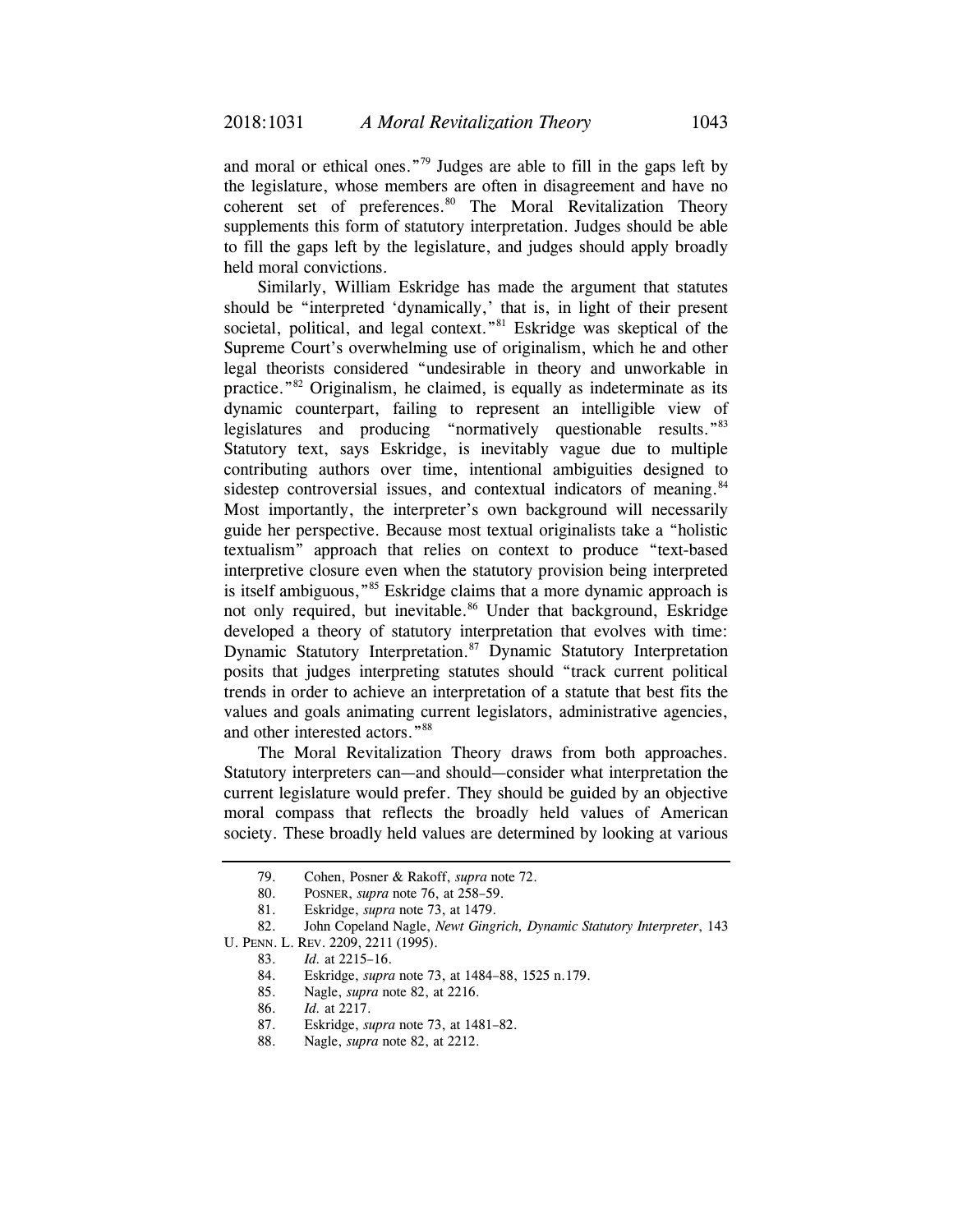sources: the legislature, the governing political party in the White House, and so forth. But judges must be limited in their application of this form of statutory interpretation in order to alleviate the sharp criticism that Posner's and Eskridge's theories have been met with. Accordingly, the following Section introduces three important limiting principles.

# *B. Limiting Principles*

In order to necessarily limit the approach, three preconditions must be met. First, the statute must be ripe for revitalization. Second, the statute must be one that is passed to make a new norm and has a broad effect on the law. Third, the statute must be ambiguous or generally vague, which allows an interpreter to fill in gaps. Together, these three conditions help to ensure that judges apply this approach to statutory interpretation only when it is warranted. This Section addresses how decision makers should approach these inquiries.

### 1. RIPE FOR REVITALIZING

Title VII's prohibition against "sex" discrimination, as written, only applies to "sex" in the traditional sense of the word.<sup>89</sup> Under the Moral Revitalization Theory, however, the word should be interpreted beyond its semantic or communicative content. Title VII is ripe for reinterpretation for two reasons: first, Title VII's evolution has reflected the changing nature of the workplace—one that is now far more accepting of individuals outside of the stereotypical bounds of the "white-collar male"; second, the progression of LGBT rights indicates that society and its government are no longer willing to accept discrimination against those individuals as the norm.

# *a. Title VII's Evolution*

The first step in determining whether a statute is ripe for revitalization begins by examining the statute itself. Judges should focus on the circumstances surrounding the passage of an act. Next, judges should determine how a statute has been interpreted throughout its history. Examining both of these stages in the context of Title VII shows that the statute has evolved. Title VII began as a means of prohibiting the categorization of individuals based on traditional notions of sex, but it now encompasses much more. Without a single linguistic change in the statute, courts have broadened its definition to include a

 <sup>89.</sup> *See infra* notes 93–95 and accompanying text.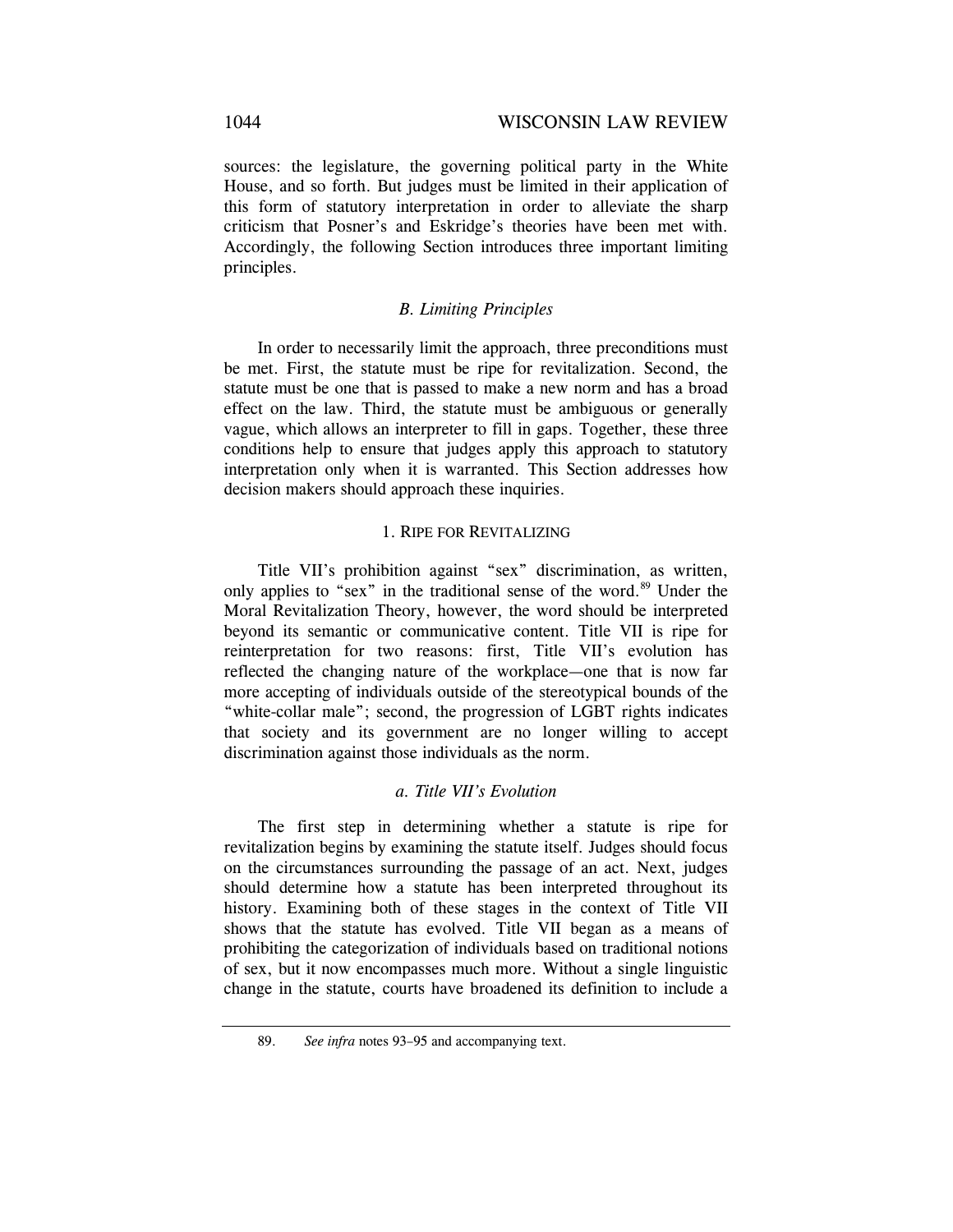variety of sex-based discrimination, including sexual harassment<sup>90</sup> in the workplace.<sup>91</sup>

The period immediately following the passage of Title VII represented a refusal on the part of the government to take the issue of sex discrimination seriously.<sup> $92$ </sup> Title VII was interpreted to only prohibit sorting binary genders into separate, sex-differentiated groups.  $93$  This interpretation thus assumed the purpose of Title VII to be the preservation of traditional gendered organization of the workplace and the isolation of certain practices from scrutiny. $94$  In the period following Title VII's enactment, courts interpreted "sex" narrowly to include only its "traditional meaning."95 Accordingly, courts refused to hold that sex discrimination included pregnancy discrimination in *General Electric Co. v. Gilbert*, 96 or to recognize discrimination arising from sexual harassment. $97$  Even more tellingly, the Vice Chairman of the EEOC requested that Congress remove the word "sex" from Title VII.<sup>98</sup> The resistance to Title VII's sex discrimination focused, perhaps unsurprisingly, on maintaining the status quo of the nuclear "family structure."<sup>99</sup>

 91. Discussion of the entire evolution of Title VII is beyond the scope of this Comment. Provided here is a brief summary of the relevant events.

 93. Cary Franklin, *Inventing the "Traditional Concept" of Sex Discrimination*, 125 HARV. L. REV. 1307, 1310 (2012).

94. *Id.*

96. 429 U.S. 125 (1976).

 98. SONIA PRESSMAN FUENTES, EAT FIRST—YOU DON'T KNOW WHAT THEY'LL GIVE YOU 132 (1999).

 99. Franklin, *supra* note 93, at 1336 (noting that "demanding jobs were reserved for men in order to preserve marital harmony and ensure that women were

 <sup>90.</sup> For a discussion of the way social movements framed the debate surrounding the social problem of sexual harassment in the workplace and for a more in-depth look on how "sex" discrimination came to encompass discrimination based on sexual harassment, see ANNA-MARIA MARSHALL, CONFRONTING SEXUAL HARASSMENT: THE LAW AND POLITICS OF EVERYDAY LIFE (2005).

 <sup>92.</sup> HUGH DAVIS GRAHAM, CIVIL RIGHTS AND THE PRESIDENCY: RACE AND GENDER IN AMERICAN POLITICS 1960-1972, at 106 (1992) ("[I]n 1965 the American public mind at large, as mirrored in press coverage and political discourse, did not take the new issue of sex discrimination seriously."); IRENE PADAVIC & BARBARA RESKIN, WOMEN AND MEN AT WORK 63 (2d ed. 2002) ("The regulatory agencies did not take seriously the prohibition of sex segregation until the 1970s . . . so the level of sex segregation remained essentially the same in 1970 as in 1960.").

 <sup>95.</sup> *Holloway v. Arthur Andersen & Co.*, 566 F.2d 659, 663 (9th Cir. 1977). By "traditional meaning" of sex, the court most likely meant genitals and gender assigned at birth.

 <sup>97.</sup> *See, e.g.*, *Williams v. Saxbe*, 413 F. Supp. 654, 657 (D.D.C. 1976) (quoting Defendant's Brief in Support of the Motion to Dismiss at 5–6, *Williams*, 413 F. Supp. 654 (No. 74-186)) ("[T]he primary variable in the claimed class is willingness *vel non* to furnish sexual consideration, rather than gender, the sex discrimination proscriptions of the Act are not invoked.").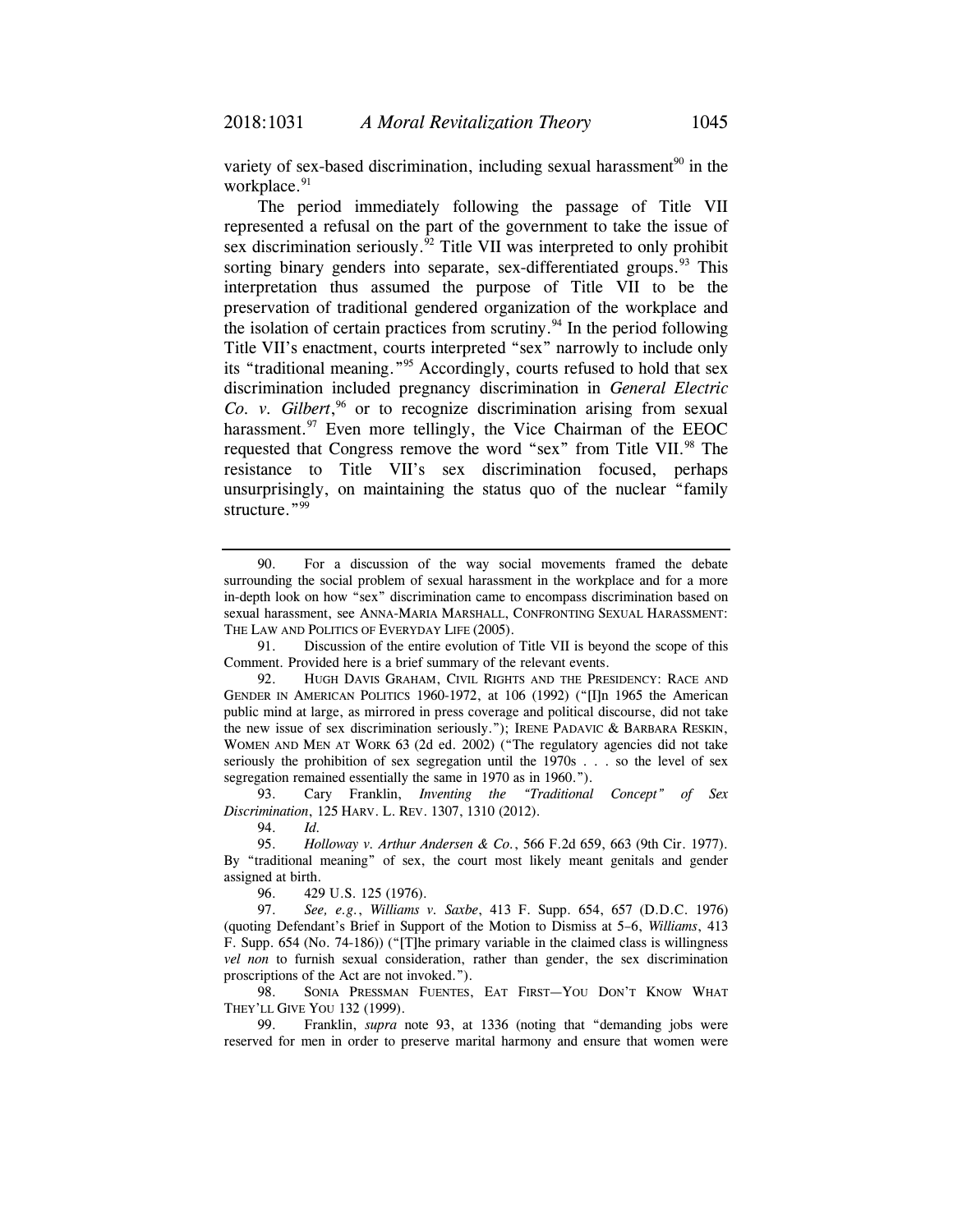Due in large part to the women's movement, the EEOC and federal courts began to recognize a broader interpretation of Title VII's proscription of sex discrimination beginning in the late  $1960s$ .<sup>100</sup> The National Organization for Women, founded in 1966,<sup>101</sup> sought to create an organization of feminist lawyers to convince the government and the American public that sex discrimination was a serious problem.<sup>102</sup> With the movement came the expansion of the word "sex" to encompass sexual harassment, male-to-male sexual remarks, and recognition of transgender plaintiffs. In 1972, Congress clarified that sex discrimination should "be accorded the same degree of social concern" as other forms of discrimination,103 and rejected *Gilbert* by enacting the Pregnancy Discrimination Act.<sup>104</sup> The Supreme Court took note of these developments.

In *Meritor Savings Bank v. Vinson*, 105 the Supreme Court interpreted "sex" to encompass sexual harassment. There, Mechelle Vinson brought suit against the vice president of the bank she worked for, alleging that he had coerced her to have sexual relations with him and made demands for sexual favors at work; they had intercourse forty to fifty times.<sup>106</sup> Due to the nature of their supervisor-supervisee relationship that resulted in her fear of losing her job, she never reported the harassment.<sup>107</sup> The Supreme Court found that the vice president and the bank had violated Title VII's prohibition of sex discrimination, which extended to behavior that creates a hostile or abusive work environment: "The phrase 'terms, conditions, or privileges of employment' evinces a congressional intent 'to strike at

 104. Pregnancy Discrimination Act, Pub. L. No. 95-555, 92 Stat. 2076 (1978) (codified as amended at 42 U.S.C. § 2000e(k) (2006)).

available to provide care to their husbands and children," and continuing, "[j]obs in management, for instance, often required employees to relocate across the country . . . . If women were permitted to enter such jobs, employers argued, it would have a

devastating effect on the stability and well-being of the American family.").

 <sup>100.</sup> *Id.* at 1345.

 <sup>101.</sup> For a discussion of the founding of the National Organization for Women, see Betty Friedan, *Introduction—Part II: The Actions*, *in* "IT CHANGED MY LIFE": WRITINGS ON THE WOMEN'S MOVEMENT 123, 87–91 (Harvard Univ. Press 1998) (1976).

 <sup>102.</sup> For an extended discussion of the Feminist Movement's effect on the EEOC and sex discrimination in the workplace, see Franklin, *supra* note 93 at 1333– 54.

 <sup>103.</sup> H.R. REP. NO. 92-238, at 5 (1971), *reprinted in* 1972 U.S.C.C.A.N. 2137, 2141 (report of the House Education and Labor Committee on the Equal Employment Opportunity Act of 1972).

 <sup>105. 477</sup> U.S. 57 (1986).

 <sup>106.</sup> *Id.* at 59–61.

 <sup>107.</sup> *Id.* at 60.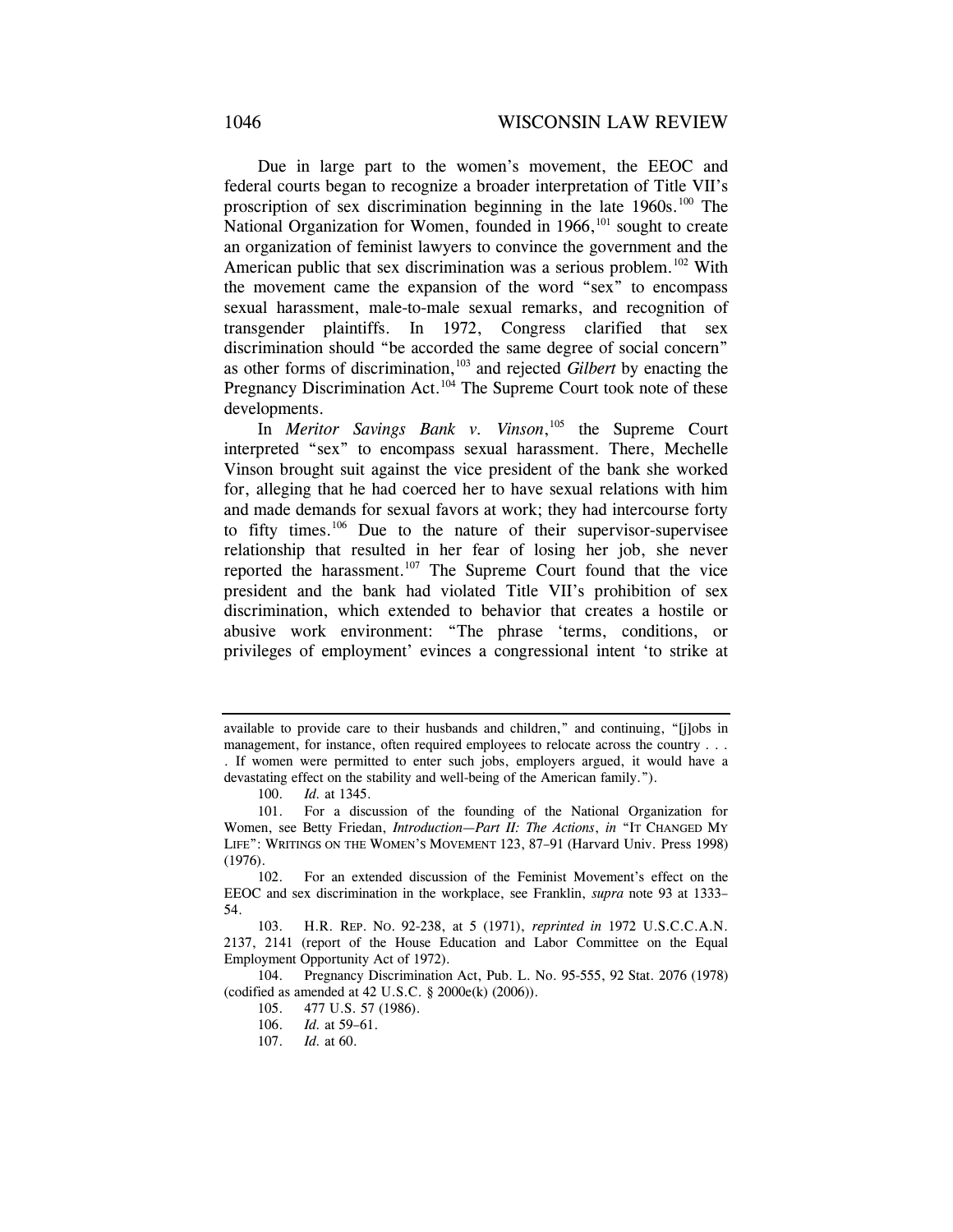the entire spectrum of disparate treatment of men and women' in employment."<sup>108</sup>

In *Price Waterhouse v. Hopkins*, 109 the Supreme Court held that Price Waterhouse's refusal to promote a female because she didn't fit the partners' idea of what a female employee should look and act like could violate Title VII's prohibition against sex discrimination.<sup>110</sup> The Supreme Court rejected Price Waterhouse's argument that an employee has to prove that the employer gave "decisive consideration to an employee's gender, race, national origin, or religion"—a "but-for causation" standard.<sup>111</sup> Rather, the Court determined that "because of" as used in the statute does not mean "*solely* because of."112 *Price Waterhouse* was expanded in *Oncale v. Sundowner Offshore Services*, 113 in which the Court interpreted "sex" to prohibit sexually-charged, gender-based remarks from male co-workers to other males.<sup>114</sup> There, Oncale's male coworkers sexually mocked him and called him a name suggesting homosexuality.<sup>115</sup> The Court held that sex discrimination encompassed "discriminatory intimidation, ridicule, and insult" and protected men as well as women.<sup>116</sup>

Title VII has evolved. While it started as a means to prohibit categorizing individuals based on traditional notions of sex, it now encompasses a broader range of protection from discrimination. Without a single textual change in the statute, courts have broadened its definition to include a variety of sex-based discrimination, including sexual harassment<sup>117</sup> in the workplace.<sup>118</sup> This treatment makes Title VII an ideal candidate for the Moral Revitalization Theory. The statute itself has already been broadly interpreted to deal with emerging situations that were not seen as important enough to be embodied in the words of the statute itself at the time: discrimination against males,

112. *Id.* at 241.

 116. *Id.* at 78 (quoting *Harris v. Forklift Systems, Inc.*, 510 U.S. 17, 21 (1993)).

 117. For a discussion of the way social movements framed the debate surrounding the social problem of sexual harassment in the workplace and for a more in-depth look on how "sex" discrimination came to encompass discrimination based on sexual harassment, see ANNA-MARIA MARSHALL, CONFRONTING SEXUAL HARASSMENT: THE LAW AND POLITICS OF EVERYDAY LIFE (2005).

 118. Discussion of the entire evolution of Title VII is beyond the scope of this Comment. Provided here is a brief summary of the relevant events.

 <sup>108.</sup> *Id.* at 64 (citing *City of L.A. Dept. of Water & Power v. Manhart*, 435 U.S. 702, 707 n.13 (1978)).

<sup>109. 490</sup> U.S. 228 (1989).

 <sup>110.</sup> *Id.* 

 <sup>111.</sup> *Id.* at 237–38.

 <sup>113. 523</sup> U.S. 75 (1998).

<sup>114.</sup> *Id.* at 82.

 <sup>115.</sup> *Id.* at 77.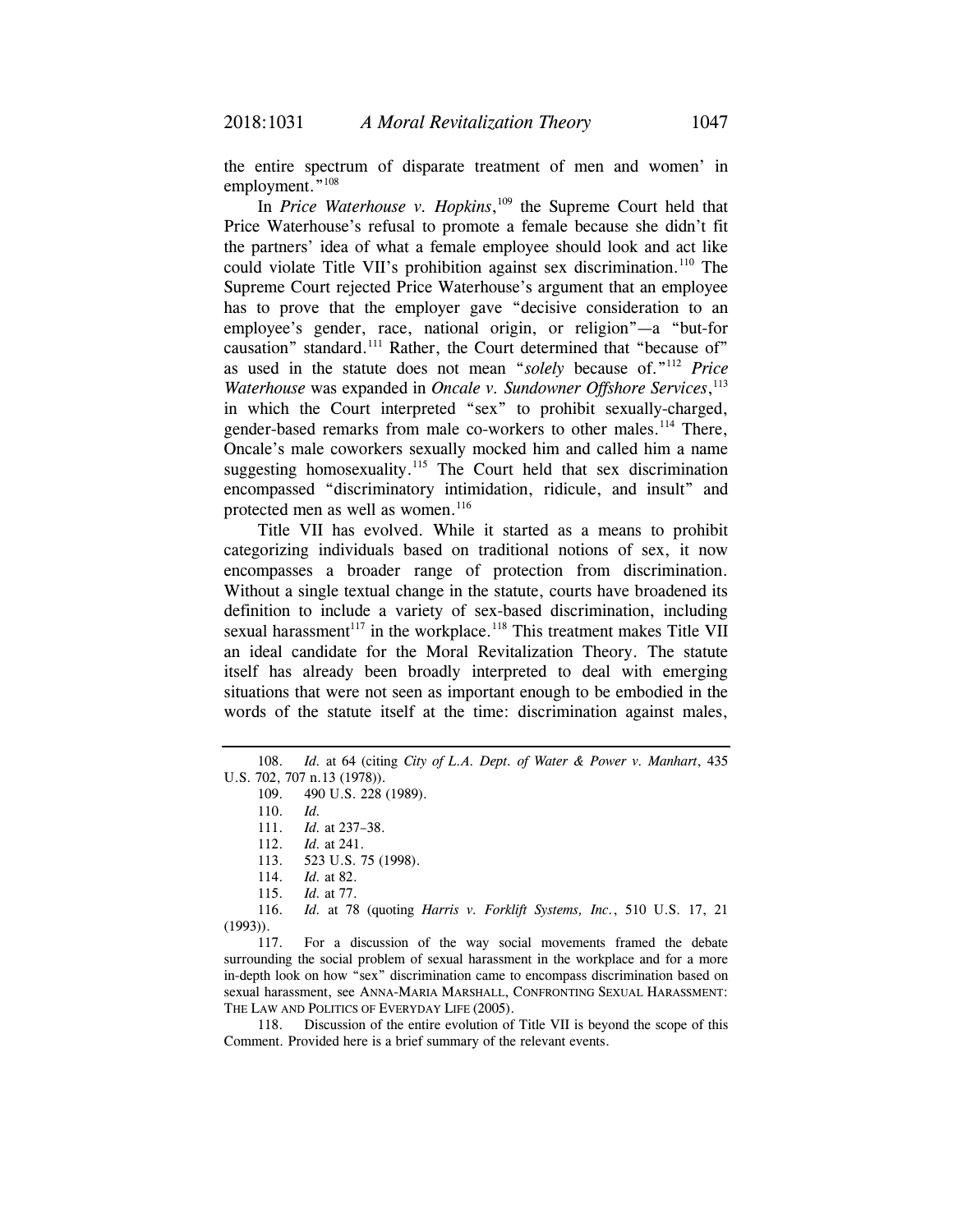pregnancy, sexual harassment, interracial marriage, and other forms of disparate treatment. Title VII is ripe to include LGBT individuals specifically in part because of the enormous strides the group has made over the past half-century culminating in *Obergefell v. Hodges*, 119 which constitutionalized same-sex marriage.<sup>120</sup> The following Section traces LGBT rights from their nascent period to *Obergefell*.

#### *b. The Emergence of LGBT Rights*

The second step in the ripeness for revitalization inquiry is examining the affected party. When faced with the question in *Hively* whether discrimination "because of . . . sex" includes discrimination because of sexual orientation—the affected group is those with historically marginalized sexual orientations. The second inquiry in determining a statute's ripeness for revitalization should look at how society views the group and changing moral attitudes towards that group.

An examination of the affected group shows that  $LGBT^{121}$ individuals have made significant cultural and political strides to improve their roles in society and the law. Well into the twentieth century, same-sex intimacy was perceived as immoral on both the state<sup>122</sup> and national<sup>123</sup> levels; often, it was treated as a mental illness.<sup>124</sup> Bans on same-sex intimacy were upheld in *Bowers v. Hardwick*. 125 LGBT individuals were barred from serving openly in the United States

 122. Anti-sodomy laws that applied only to gay people existed in Kansas, Arkansas, Kentucky, Missouri, Montana, Nevada, Tennessee, and Texas. Am. Civil Liberties Union, *Why Sodomy Laws Matter* ACLU (2018), https://www.aclu.org/other/why-sodomy-laws-matter [https://perma.cc/Y68L-HNBG]. In eleven other states, anti-sodomy laws applied to straight and gay couples on their face, but were only enforced against gay couples. *Id.* These laws allowed states to limit the ability of gay couples to raise children, justify denying gay parents custody of their children, and refuse to allow gay couples to adopt or become foster parents. *Id.*

 123. *See, e.g.*, Defense of Marriage Act, 28 U.S.C. § 1738C (1996) (defining marriage for federal purposes as the union of one man and one woman, allowing states to refuse to recognize same-sex marriages granted under the laws of other states), *invalidated by United States v. Windsor*, 570 U.S. 744 (2013).

124. Sarah Baughey-Gill, *When Gay Was Not Okay with the APA: A Historical Overview of Homosexuality and Its Status Mental Disorder*, 1 OCCAM'S RAZOR 5 (2011).

 125. 478 U.S. 186 (1986), *overruled by Lawrence v. Texas*, 539 U.S. 558 (2003).

 <sup>119. 135</sup> S. Ct. 2584 (2015).

 <sup>120.</sup> *Id.* at 2604–05.

 <sup>121.</sup> I use the term LGBT—the contemporary designation—to demonstrate the broader goals of the efforts I discuss, but I recognize that the developments I cover in this Section were largely focused on sexual orientation and not gender identity (that is, the "LG," sometimes the "B," but generally not the "T").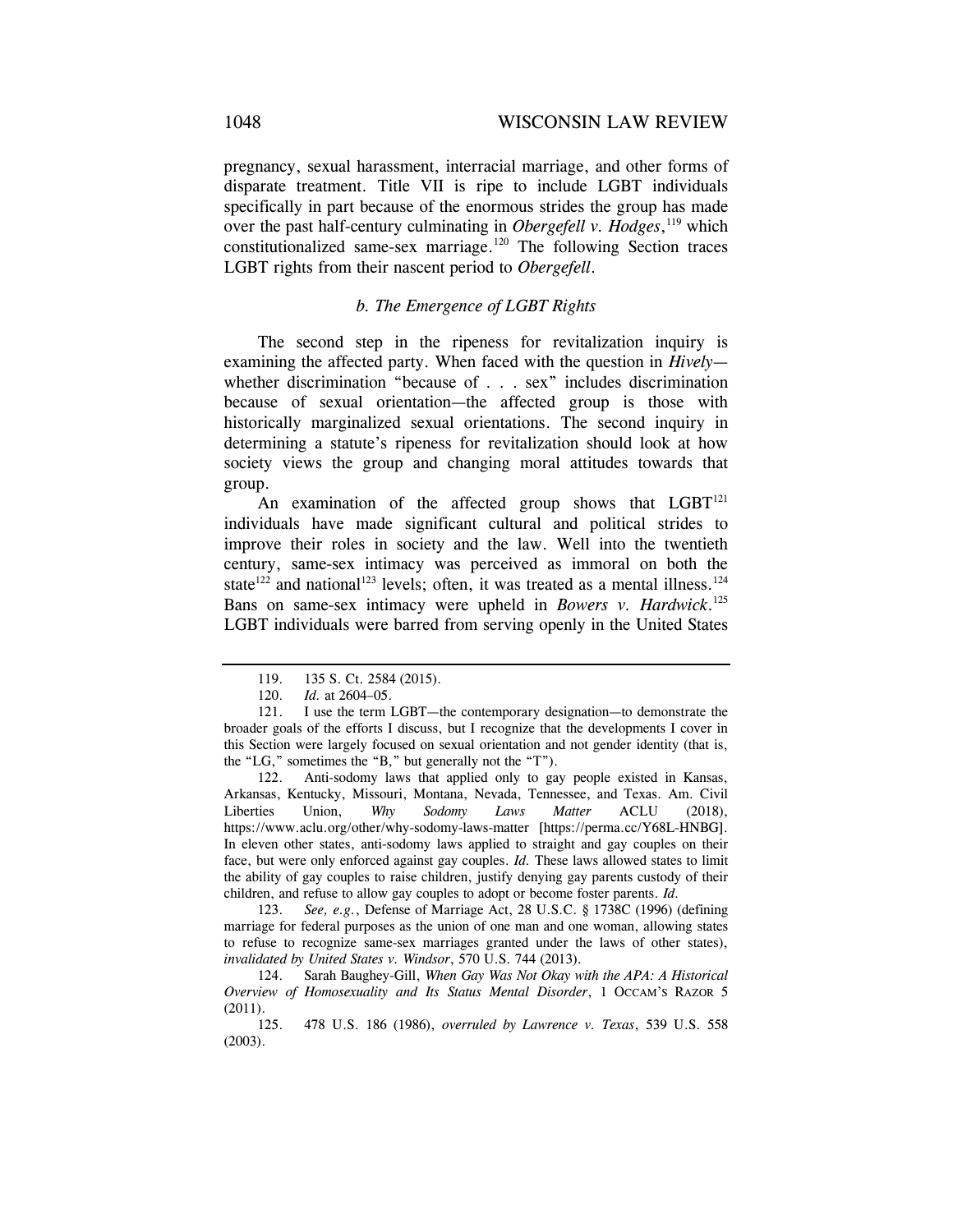military.<sup>126</sup> The gay rights movement made headway from the 1970s until present.<sup>127</sup>

LGBT identity-based organizations proliferated in the  $1970s$ .<sup>128</sup> "Gay rights" and "gay pride" thrived during this time as a means of political organization.129 In the 1980s, when the HIV/AIDS crisis induced antigay backlash, gay and lesbian groups began to "focus on an essentialized gay experience and common, collective goals."130 This in turn resulted in a major mobilization of "formerly apathetic gay men and lesbians,"131 leading to an inundation of funding to private LGBT groups.132 That funding allowed for the professionalization of the LGBT rights movement and the rise of highly successful LGBT impact litigation groups.<sup>133</sup>

The movement's impact litigation became highly visible in the courts during the early 2000s. In 2003, *Lawrence v. Texas*134 overruled *Bowers*, concluding that laws that make same-sex intimacy a crime "demean<sup>[]</sup> the lives of homosexual persons."<sup>135</sup> In 2012, the Federal Defense of Marriage Act, which allowed the federal government to disregard same-sex marriages in the states, was struck down.<sup>136</sup> Rounding off the success of the LGBT rights movement was the Supreme Court's ruling in *Obergefell v. Hodges* in 2015, which constitutionalized same-sex marriage. $137$  Especially relevant to this

130. Leachman, *supra* note 127, at 673.

 131. *Id.* (quoting Mary Bernstein, *Identities and Politics: Toward a Historical Understanding of the Lesbian and Gay Movement*, 26 SOC. SCI. HIST. 531, 559 (2002)). 132. *Id.*

<sup>126. 10</sup> U.S.C. § 654 (repealed 2010).

 <sup>127.</sup> This Section only begins to touch the surface of this historical development. For an extended (and excellent) discussion on social movements of LGBT groups, see Gwendolyn M. Leachman, *Institutionalizing Essentialism: Mechanisms of Intersectional Subordination Within the LGBT Movement*, 2016 WIS. L. REV. 655, 664– 77.

 <sup>128.</sup> ELIZABETH A. ARMSTRONG, FORGING GAY IDENTITIES: ORGANIZING SEXUALITY IN SAN FRANCISCO, 1950-1994, at 97–112 (2002).

 <sup>129.</sup> *See id.*

 <sup>133.</sup> *Id.* For an expanded description of the founding and successes of LGBT impact groups, see Gwendolyn M. Leachman, *From Protest to* Perry*: How Litigation Shaped the LGBT Movement's Agenda*, 47 U.C. DAVIS L. REV. 1667, 1705–13 (2014).

 <sup>134. 539</sup> U.S. 558 (2003).

 <sup>135.</sup> *Id.* at 575.

 <sup>136.</sup> *United States v. Windsor*, 570 U.S. 744 (2013); s*ee also* Dylan Matthews, *The Supreme Court Struck Down Part of DOMA. Here's What You Need to Know*, WASH. POST (June 26, 2013), https://www.washingtonpost.com/news/wonk/wp/2013/06/26/the-supreme-courtstruck-down-doma-heres-what-you-need-to-know/?utm\_term=.0668f710fa30 [https://perma.cc/LVT3-GRS6].

 <sup>137. 135</sup> S. Ct. 2584 (2015).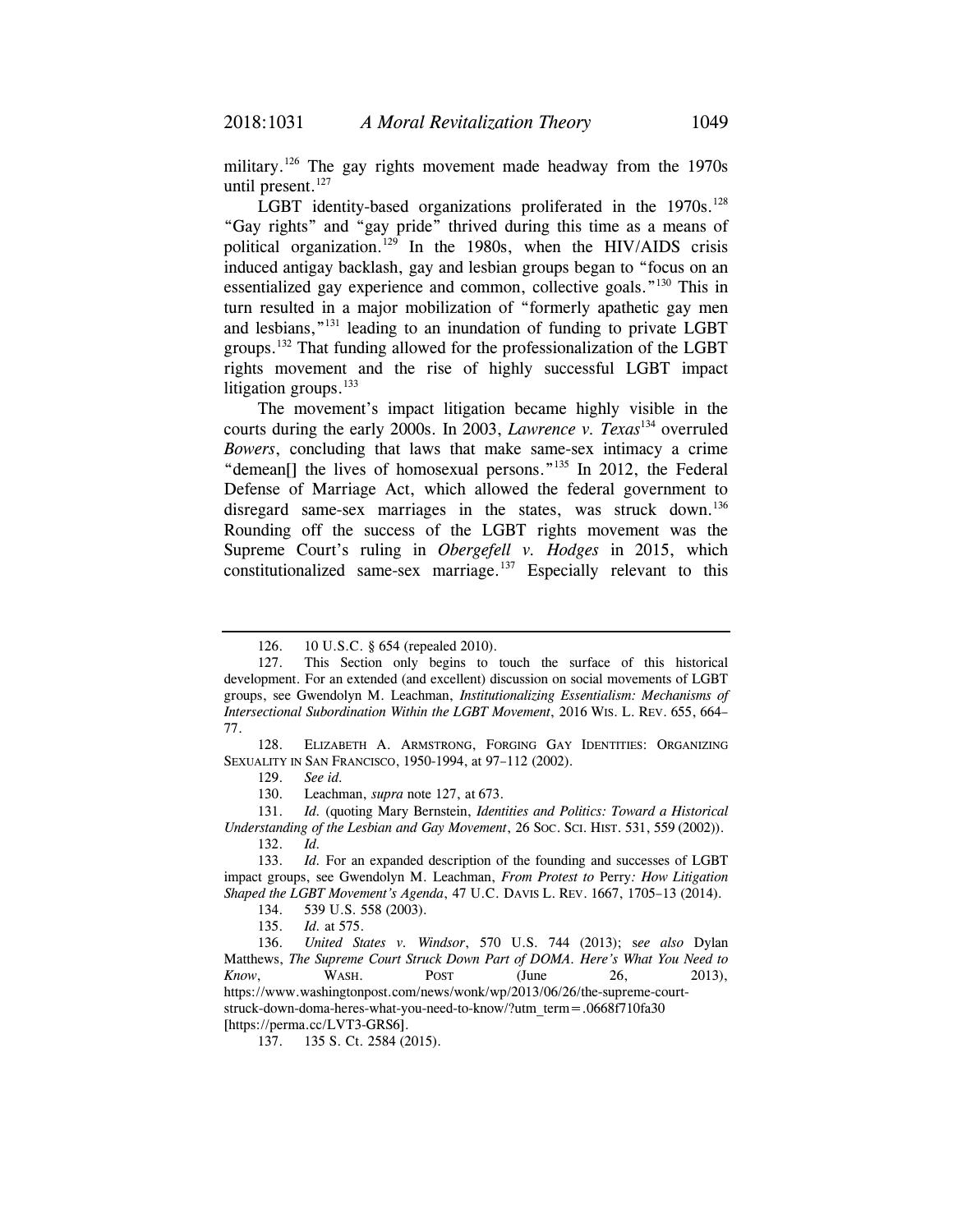Comment is the following passage from Justice Kennedy's majority opinion in that case:

The right to marry is a fundamental right inherent in the liberty of the person, and under the Due Process and Equal Protection Clause of the Fourteenth Amendment couples of the same-sex may not be deprived of that right and that liberty. Same-sex couples may exercise the fundamental right to marry . . . . While the Constitution contemplates that democracy is the appropriate process for change, individuals who are harmed need not await legislative action before asserting a fundamental right.<sup>138</sup>

The rise of the LGBT movement, coupled with the broad nature of Title VII indicates that Title VII is ready to be revitalized. Through the Supreme Court's decisions and the movement's successes, it has become clear that American society is no longer willing to accept LGBT discrimination in the workplace. Moral attitudes towards the affected group have changed in a way that allows the group to gain protections under Title VII.

The history of both Title VII and the LGBT rights movement indicate that "sex" should be interpreted to bar employment discrimination against those with minority sexual orientation or other sexual-minority status. Title VII has evolved from its original meaning. The term "sex" has consistently been broadly interpreted to include a variety of meanings outside of its semantic limits. The relatively recent strides of the LGBT movement indicate that society is no longer willing to tolerate discrimination against these groups. This brief history supports the use of the Moral Revitalization Theory in revitalizing the word "sex" to encompass sexual orientation in the context of employment discrimination.

# 2. APPLICATION TO "SUPER-STATUTES"

The Moral Revitalization Theory should only be applied to superstatutes. A super-statute is one that:

(1) seeks to establish a new normative or institutional framework for state policy and (2) over time does "stick" in the public culture such that (3) the super-statute and its institutional or normative principles have a broad effect on the

 <sup>138.</sup> *Id.* at 2605–06.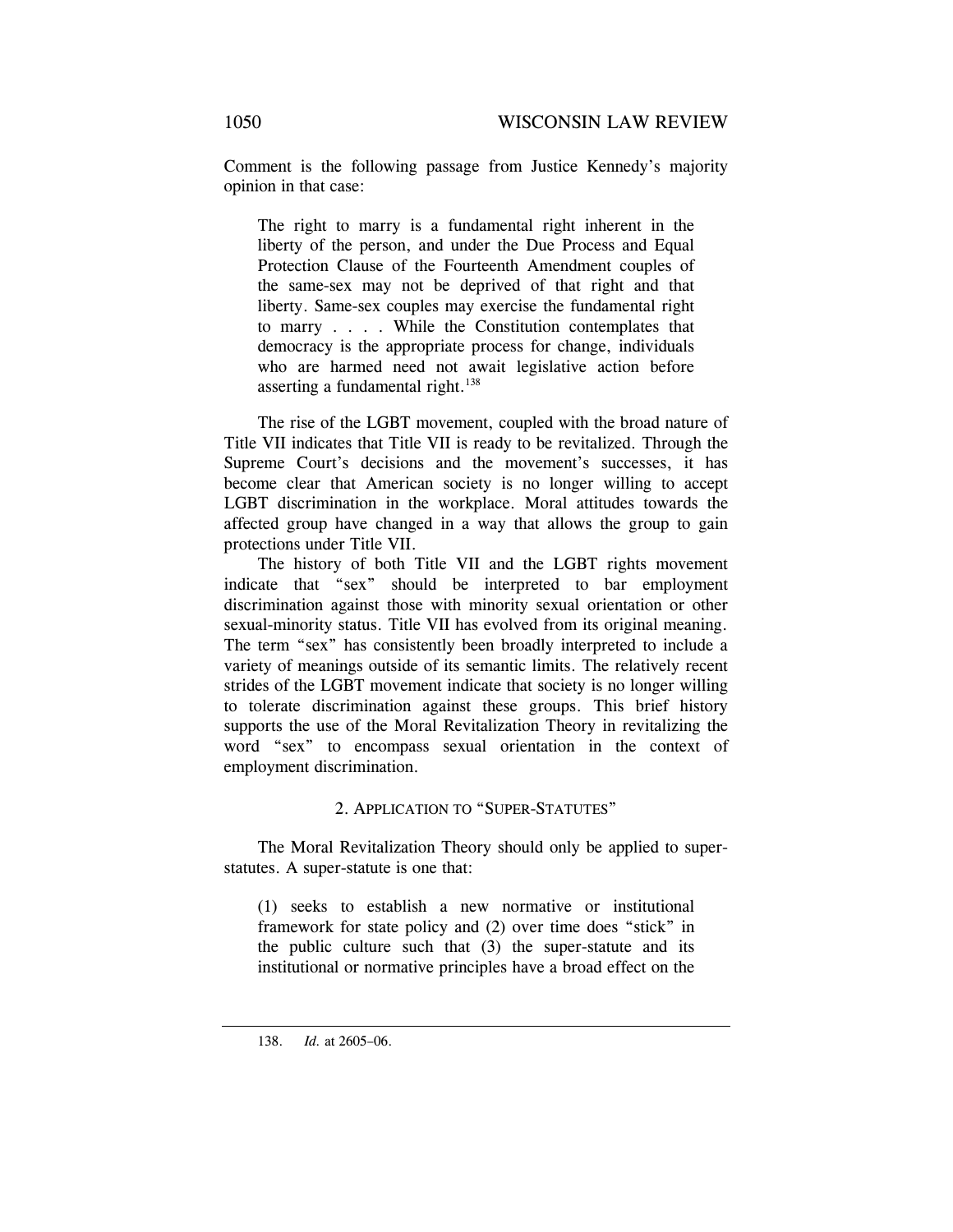law—including an effect beyond the four corners of the statute. $139$ 

Typically, they are enacted only after long "debate about a vexing social or economic problem."<sup>140</sup> This Comment argues that such statutes are proper candidates for revitalization.

Title VII is a super-statute. It sought to make a new norm regarding employment discrimination. As discussed above, it stuck with public culture, and has had a broad effect on the law. It was enacted only after a long debate about a "vexing social or economic problem."

The legislative debate over the addition of "sex" to Title VII centered around the treatment of sex discrimination as "a social phenomenon encased in a social context."141 Its introduction was viewed as a distraction from the primary agenda of the civil rights bill.<sup>142</sup> Furthermore, its presentment appeared to be a threat to employment regulations that relied on the notion that "women were marginal participants in labor markets . . . [a]nd . . . were especially deserving of public protection as actual or potential mothers."<sup>143</sup> Proponents of the addition agreed that adding "sex" implicated policy that was deeply rooted in American history, but that it was not a proud legal tradition.144 The Civil Rights Act in general was passed only after the longest debate in the history of the Senate. Five hundred amendments were proposed and debate lasted 534 hours.<sup>145</sup> Eventually, of course, the statute passed 73-27.<sup>146</sup>

Because Title VII sought to establish a new normative framework for state policy and "stuck" with public culture in a way that its institutional and normative principles had a broad effect on the law, it is a super-statute that is eligible for the Moral Revitalization Theory. With those preconditions met, the Moral Revitalization Theory can be applied to Title VII of the Civil Rights Act. Judges should apply the changing "moral compass" of society, reflected by the expansion of Title VII and the progression of the LGBT rights movement.

 <sup>139.</sup> William N. Eskridge, Jr. & John Ferejohn, *Super-Statutes*, 50 DUKE L.J. 1215, 1216 (2001).

 <sup>140.</sup> *Id.* 

 <sup>141.</sup> Franklin, *supra* note 93, at 1320 (quoting *Gen. Elec. Co. v. Gilbert*, 429 U.S. 125, 159 (1976) (Brennan, J., dissenting)).

 <sup>142.</sup> *Id.* at 1320.

 <sup>143.</sup> THEDA SKOCPOL, PROTECTING SOLDIERS AND MOTHERS: THE POLITICAL ORIGINS OF SOCIAL POLICY IN THE UNITED STATES 374 (1992).

 <sup>144.</sup> Franklin, *supra* note 93 at 1327.

<sup>145.</sup> Clifford M. Lytle, *The History of the Civil Rights Bill of 1964*, 51 J. NEGRO HIST. 275, 295–96 (1966).

<sup>146.</sup> *Id.* at 296.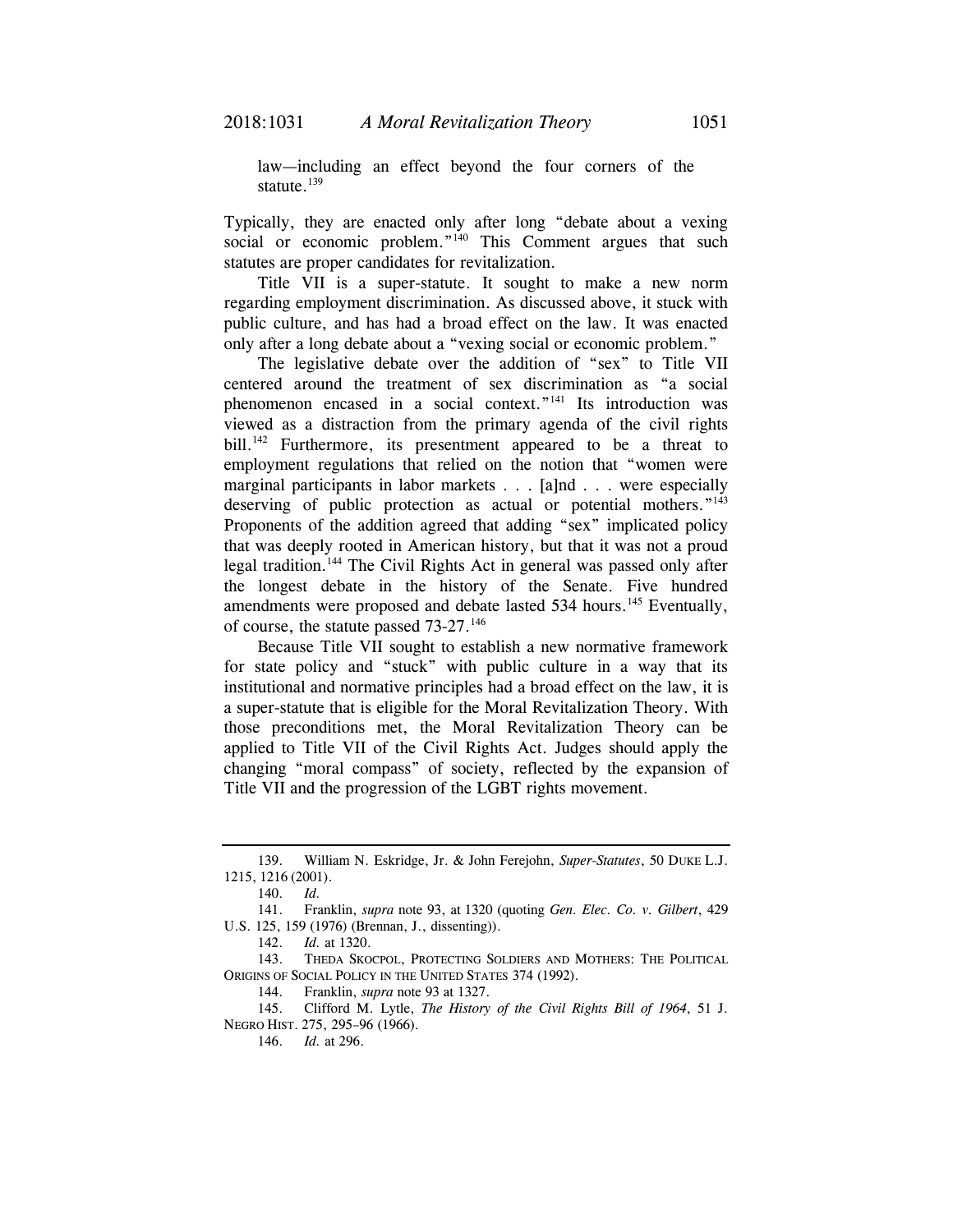#### 3. TEXTUAL AMBIGUITIES OR GENERAL VAGUENESS

The Moral Revitalization Theory should only be applied to statutes that contain textual ambiguities or are generally vague. Ambiguous simply means that a statute is unclear or equivocal.<sup>147</sup> In other words, ambiguous statutes can be interpreted in multiple senses, are reasonably open to more than one construction, or are overall unascertainable within the bounds of the statute itself.<sup>148</sup> Similarly, general vagueness implies that a statute is imprecise, uncertain, or indefinite.

Title VII's use of the word "sex" is ambiguous. While traditionally "because of . . . sex" has meant discrimination based on a person's status as either man or woman, the phrase has been extended beyond that definition. "Sex," within the context of Title VII, now can mean sexual harassment and stereotyping based on sex. It is thus unclear and equivocal whether or not "because of . . . sex" encompasses "because of . . ." sexual preference.

#### *C.* Marshall *Revisited*

To illustrate the points made above, this Comment returns to *United States v. Marshall*. That case concerns another statute that is a candidate for the Moral Revitalization Theory. As discussed, the Theory requires three preconditions to qualify. First, the statute must be ripe for revitalization—that is, ready to be reinterpreted due to a change in public thinking or some other development in society. Next, the statute must be a "super-statute"—one that penetrated public normative and institutional culture in a deep way. Finally, the statute must contain interpretive ambiguities. After all of those conditions are met, the statute will qualify for the Moral Revitalization Theory.

First, the statute was ripe for revitalization and interpretation. *Marshall* was decided in 1990, just four years after the passage of the Anti-Drug Abuse Act.<sup>149</sup> The short period of time notwithstanding, the Act was ready to be interpreted. Mere passage of time is not the only way a statute reaches ripeness. In this situation, the statute was ripe because of its ambiguities. The court was unable to punt the question, and needed to decide whether to read blotting paper and other mediums into or out of the statute.

 <sup>147.</sup> Sanford Schane, *Ambiguity and Misunderstanding in the Law*, 25 T. JEFFERSON L. REV. 167, 170 (2002).

 <sup>148.</sup> *Id.*

 <sup>149.</sup> The Anti-Drug Abuse Act was enacted in 1986, Pub. L. No. 99-570, 100 Stat. 445 (codified at 21 U.S.C. § 801 (2012)).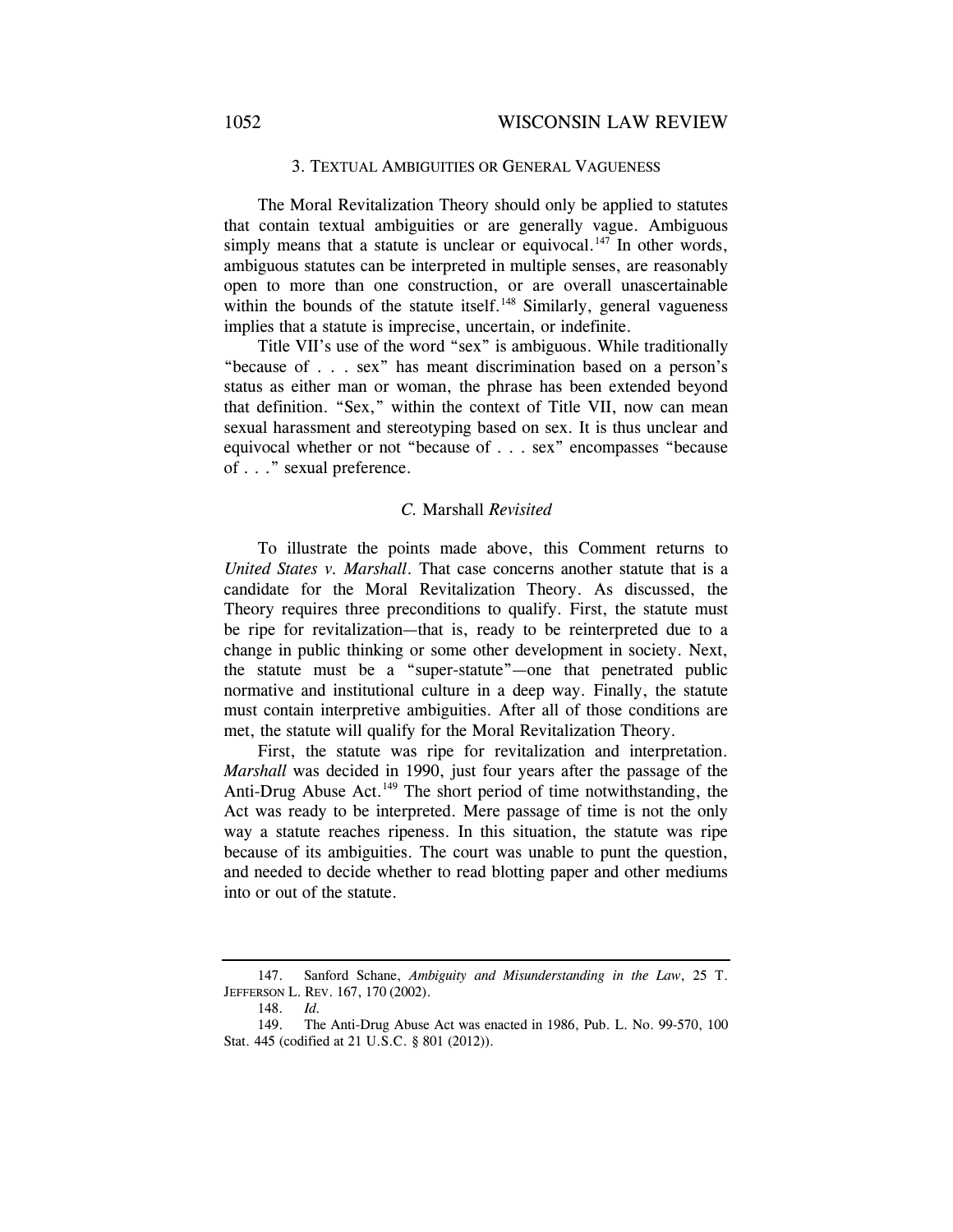Next, the statute at issue in *Marshall*—the Anti-Drug Abuse Act of 1986—was a super-statute. It was enacted as part of Ronald Reagan's War on Drugs as a response to the problem of drug addiction, which had recently gained national attention due to a media-sensationalized "crack cocaine epidemic."150 Due to record levels of public concern, the Act was drafted, debated, and passed in just over a month.<sup>151</sup> It set out mandatory minimum sentences for a variety of drugs, including crack cocaine, powder cocaine, and "mixture[s]."152 The Anti-Drug Abuse Act of 1986 and its mandatory minimum sentences sought to establish a new normative or institutional framework for state policy and over time did "stick" in the public culture such that the Act and its institutional or normative principles have had a broad effect on the law—including an effect beyond the four corners of the statute. The Anti-Drug Abuse Act of 1986 was a major legislative victory for the Reagan Administration, and has affected both public culture<sup>153</sup> and the law.

Finally, the statute contains ambiguities left open for a judge to interpret. *Marshall* concerned the interpretation of 21 U.S.C. § 841(b), which set a five-year mandatory minimum sentence for selling more than one gram of "a mixture . . . containing a detectable amount" of LSD.<sup>154</sup> The ambiguity, as discussed above, is whether the word "mixture" includes mediums that are not harmful on their own, such as blotting paper or sugar cubes. The "mixture or substance" language in the statute indicates that the legislature did not only mean pure LSD and contemplated some sort of medium or carrier. But still, that phrase cannot mean *all* mediums. As Judge Easterbrook put it: "One gram of crystalline LSD in a heavy glass bottle is still only one gram of 'statutory LSD.' So is a gram of LSD being 'carried' in a Boeing 747."155 The main question before the court, as Judge Easterbrook saw it, was "[h]ow much mingling of the drug with something else is essential to form a 'mixture or substance'?"<sup>156</sup>

Similar to Title VII, therefore, the "mixture or substance" phrase was eligible for the Moral Revitalization Theory. This theory requires a judge to consider the moral, ethical, and practical repercussions of the

 <sup>150.</sup> Alyssa L. Beaver, *Getting a Fix on Cocaine Sentencing Policy: Reforming the Sentencing Scheme of the Anti-Drug Abuse Act of 1986*, 78 FORDHAM L. REV. 2531, 2544 (2010).

 <sup>151.</sup> *See id.*

 <sup>152.</sup> *See* 21 U.S.C. § 841(b) (2012).

 <sup>153.</sup> *See, e.g.*, *The Wire* (HBO 2002–08).

 <sup>154. 21</sup> U.S.C. § 841(b) (2012).

 <sup>155.</sup> *United States v. Marshall*, 908 F.2d 1312, 1317 (7th Cir. 1990), *aff'd sub nom. Chapman v. United States*, 500 U.S. 453 (1991).

 <sup>156.</sup> *Id.*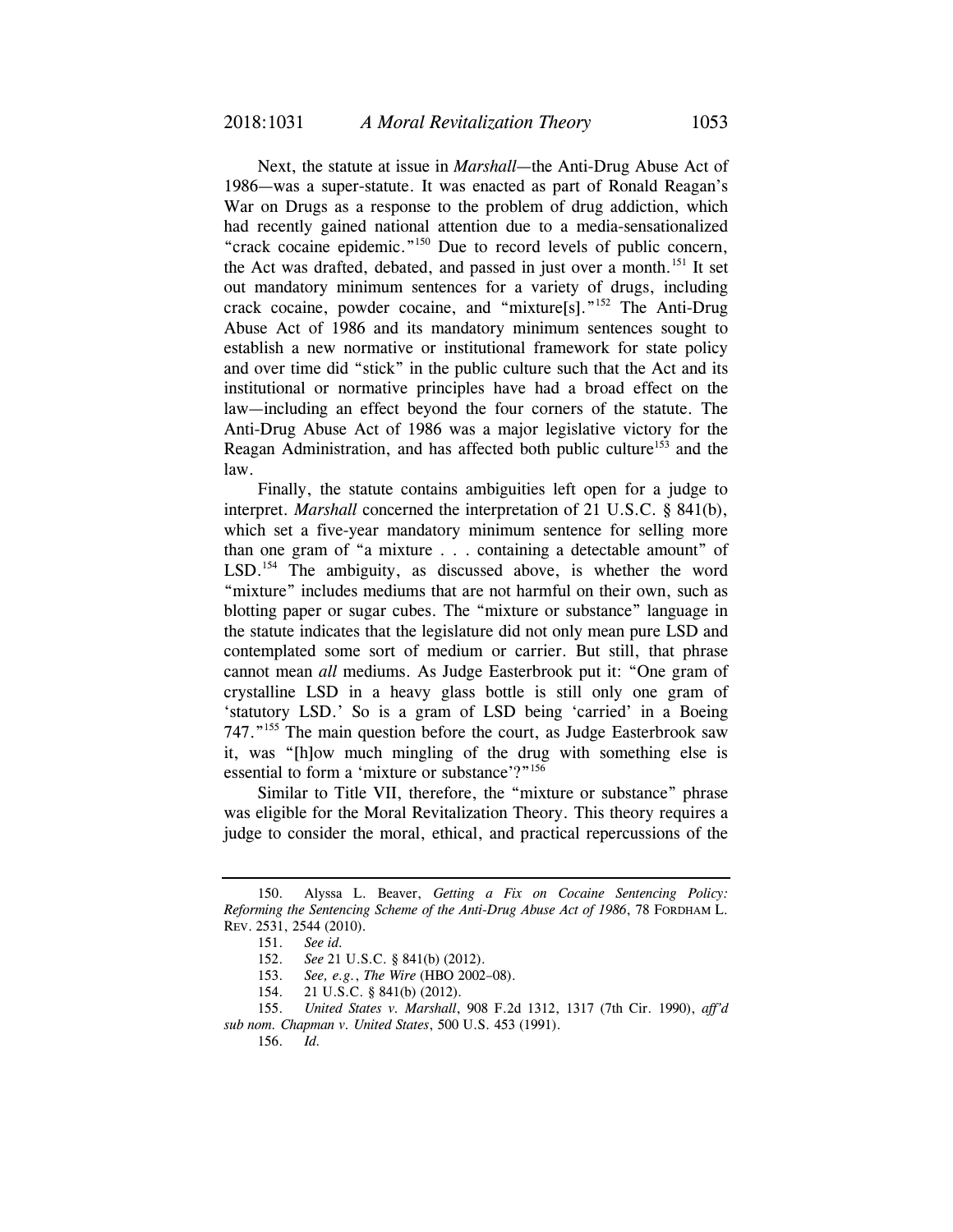various possible interpretations. Morally and ethically, the best result would be to have fewer drugs on the street. In order to obtain that result, it may be justified to have harsher punishments and include carriers within the meaning of "mixture." The pragmatic side of the theory helps deal with some of Judge Easterbrook's concerns. Practically speaking, it would not be morally or ethically fair to include a "Boeing 747"157 in the weight determination, but it *would* be fair to include the blotting paper or sugar cube.

### *D. Counterarguments*

Three important objections to Moral Revitalization Theory are clearly present. The first major critique concerns textualism and judicial activism. Another counterargument disfavors as a whole dynamic statutory interpretation. According to this criticism, dynamic statutory interpretation will result in unconstitutional ex post facto legislation. Finally, concerns about the role of the legislature and the separation of powers frequently disfavor the courts enacting changes that are thought to be in the legislature's realm. The three criticisms are set forth below, with a discussion and rebuttal of each following.

#### 1. TEXTUALISM AND THE CONCERN OF JUDICIAL ACTIVISM

Judicial restraint focuses on those relationships between the coordinate branches. It is a policy that asks the courts to be deferential to the legislative and executive branches and cautious toward voiding legislation.<sup>158</sup> The most common argument in favor of judicial selfrestraint is the "counter-majoritarian difficulty"<sup>159</sup>: "the anomaly, in a democratic system, of unelected judges nullifying acts of the people's elected representatives."160 As Chief Justice Roberts famously put it:

My personal appreciation that I owe a great debt to others reinforces my view that a certain humility should characterize the judicial role. Judges and justices are servants of the law, not the other way around. Judges are like umpires. Umpires don't make the rules; they apply them. The role of an umpire and a judge is critical. They make sure everybody plays by the rules. . . . Judges are not politicians who can promise to

<sup>157.</sup> *Id.*

 <sup>158.</sup> David Luban, *Justice Holmes and the Metaphysics of Judicial Restraint*, 44 DUKE L.J. 449, 450 (1994).

 <sup>159.</sup> ALEXANDER M. BICKEL, THE LEAST DANGEROUS BRANCH: THE SUPREME COURT AT THE BAR OF POLITICS 16 (2d ed. 1986).

 <sup>160.</sup> Luban, *supra* note 158, at 456.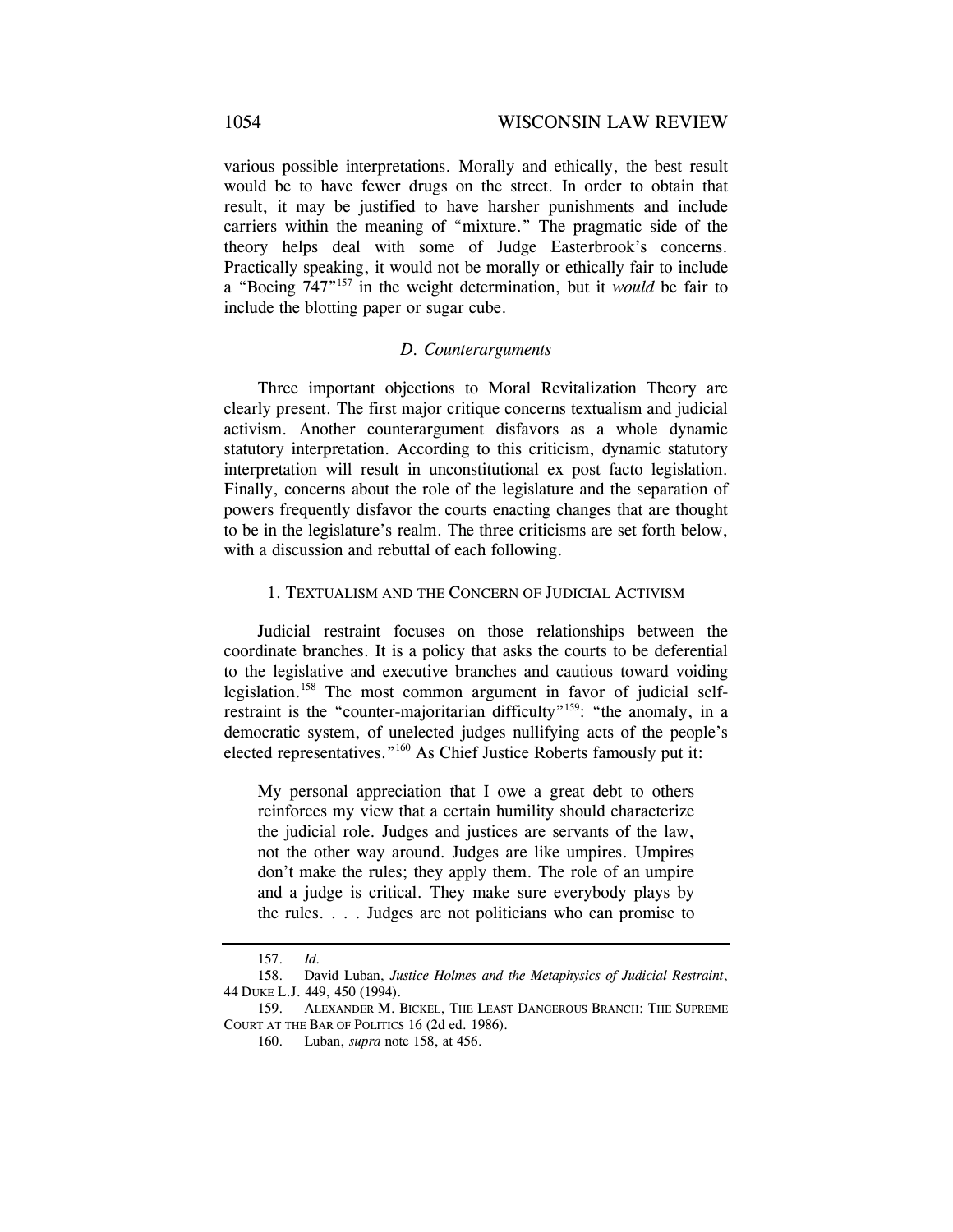do certain things in exchange for votes. . . . I will remember that it's my job to call balls and strikes and not to pitch or  $bat.<sup>161</sup>$ 

But even umpires have to use judgment. Perhaps that is why Chief Justice Roberts voted to uphold the Affordable Care Act's Individual Mandate provision under Congress's taxing power on the basis of the word "tax," $162$  which never appears in the statute itself, $163$  or why Justice Scalia would interpret the Second Amendment to permit civilians to own guns, despite the Amendment's lack of language indicating so.164 The Chief Justice's opinion in *Sebelius* undercuts the argument that judicial restraint promotes majoritarianism; while judicial review is thought necessary to "safeguard minority rights from the 'tyranny of the majority,'"<sup>165</sup> the Chief Justice upheld legislation that a majority of people did not support<sup>166</sup> because he believed it to be constitutional according to words that were not in the statute. Thus, he used judicial restraint to do exactly what the doctrine purports to prevent: counter the majority.

Furthermore, state judges across the country are elected, making the fact that federal judges are unelected a bit of a "red herring" when it comes to the counter-majoritarian argument, since states with an elected judiciary very likely experience at least some counter-

165. Luban, *supra* note 158, at 456.

 166. Jeffrey M. Jones, *Americans' Approval of Healthcare Law Declines*, GALLUP NEWS (Nov. 14, 2013), http://news.gallup.com/poll/165863/americansapproval-healthcare-law-declines.aspx [https://perma.cc/E57H-9A2B].

 <sup>161.</sup> *Roberts: 'My job is to call balls and strikes and not to pitch or bat'*, CNN (Sept. 12, 2005, 4:58 PM), http://www.cnn.com/2005/POLITICS/09/12/roberts.statement/ [https://perma.cc/ULA9-77MQ].

 <sup>162.</sup> In *National Federation of Independent Business v. Sebelius*, the Chief Justice, writing for the majority, rejected the argument that the Individual Mandate clause of the Affordable Care Act could not be a tax because the statute referred to it as a penalty: "In effect, they contend that even if the Constitution permits Congress to do exactly what we interpret this statute to do, the law must be struck down because Congress used the wrong labels. An example may help illustrate why labels should not control here." 567 U.S. 519, 569 (2012).

 <sup>163. 26</sup> U.S.C. § 5000A(b)(1) (2012) ("[T]here is hereby imposed . . . a *penalty* with respect to such failures in the amount determined under (c)." (emphasis added)).

 <sup>164. &</sup>quot;A well regulated Militia, being necessary to the security of a free State, the right of the people to keep and bear Arms, shall not be infringed." U.S. CONST. amend. II. In *United States v. Miller*, the Supreme Court held that a sawed-off shotgun had no "reasonable relationship to the preservation or efficiency of a well regulated militia." 307 U.S. 174, 178 (1939). In *District of Columbia v. Heller*, however, Justice Scalia wrote that the Second Amendment established an individual right for U.S. citizens to possess firearms. 554 U.S. 570, 635 (2008).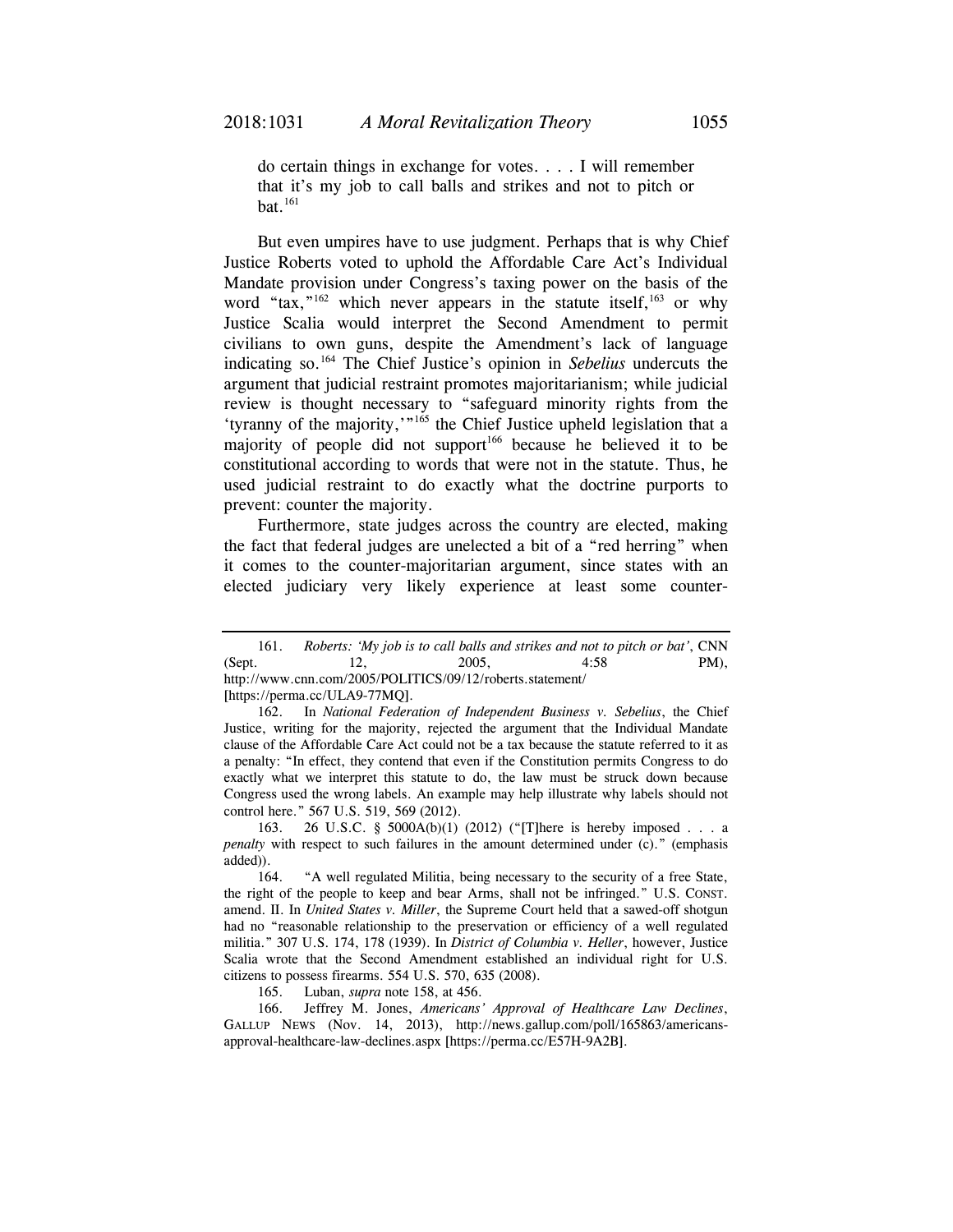majoritarian difficulty.<sup>167</sup> Thus, the argument might not have anything to do with the "anomaly" of a nonmajoritarian judiciary, or anything to do with the judiciary at all. Indeed, quite apart from the judiciary, the U.S. Constitution established very few institutions that are majoritarian. The President and Vice President, through the Electoral College, and the Senate (until the Seventeenth Amendment)<sup>168</sup> are nonmajoritarian institutions, and federal judges are appointed for life.<sup>169</sup> In fact, pure majoritarianism would make the Constitution impossible.<sup>170</sup> And of course, the "counter-majoritarian difficulty" is not foreign to Judge Posner. In response to a question detailing the objection to judicial activism, Posner made the following distinction:

I distinguish between personal moral convictions and moral convictions that a judge shares with the rest of the society, or at least with a substantial share of the rest of the society, or that he *reasonably* believes the rest of the society or a large fraction of the rest can be persuaded to share. Even so, he or she must be careful to make sure that relying on those convictions to decide a case would not run afoul of an authoritative legal principle or rule or decision. $171$ 

Thus, Posner addresses the counter-majoritarian difficulty with a seemingly simple approach: take the interpretation that accords with the majority. The majority can be evidenced in a variety of ways: the controlling party in the legislature or executive, various polls across the country, or prevailing media or literature. This task is precisely what the Moral Revitalization Theory sets out to do: base a revitalization on the moral convictions the judge shares with the rest of society.

It is not disputed that the central job of the judiciary is to say what the law is.172 Likewise, no one would argue that the Article III judicial powers are not "subject to the checks and balances of the Article I legislative powers." Since "We the People" elect the legislature, not the judiciary, federal judges are not "legislative surrogates." That said, the constitutional function of the Supreme Court includes reviewing legislative acts to ensure constitutionality.173 The checks and balances

 173. *See McColluch v. Maryland*, 17 U.S. 316, 423 (1819) ("Should Congress, in the execution of its powers, adopt measures which are prohibited by the

 <sup>167.</sup> Luban, *supra* note 158, at 456.

 <sup>168.</sup> U.S. CONST. amend. XVII.

 <sup>169.</sup> U.S. CONST. art. III, § 1.

 <sup>170.</sup> Luban, *supra* note 158, at 456.

 <sup>171.</sup> Cohen, Posner & Rakoff, *supra* note 72.

 <sup>172.</sup> *Marbury v. Madison*, 5 U.S. 137, 177 (1803) ("It is emphatically the province and duty of the judicial department to say what the law is. Those who apply the rule to particular cases, must of necessity expound and interpret that rule.").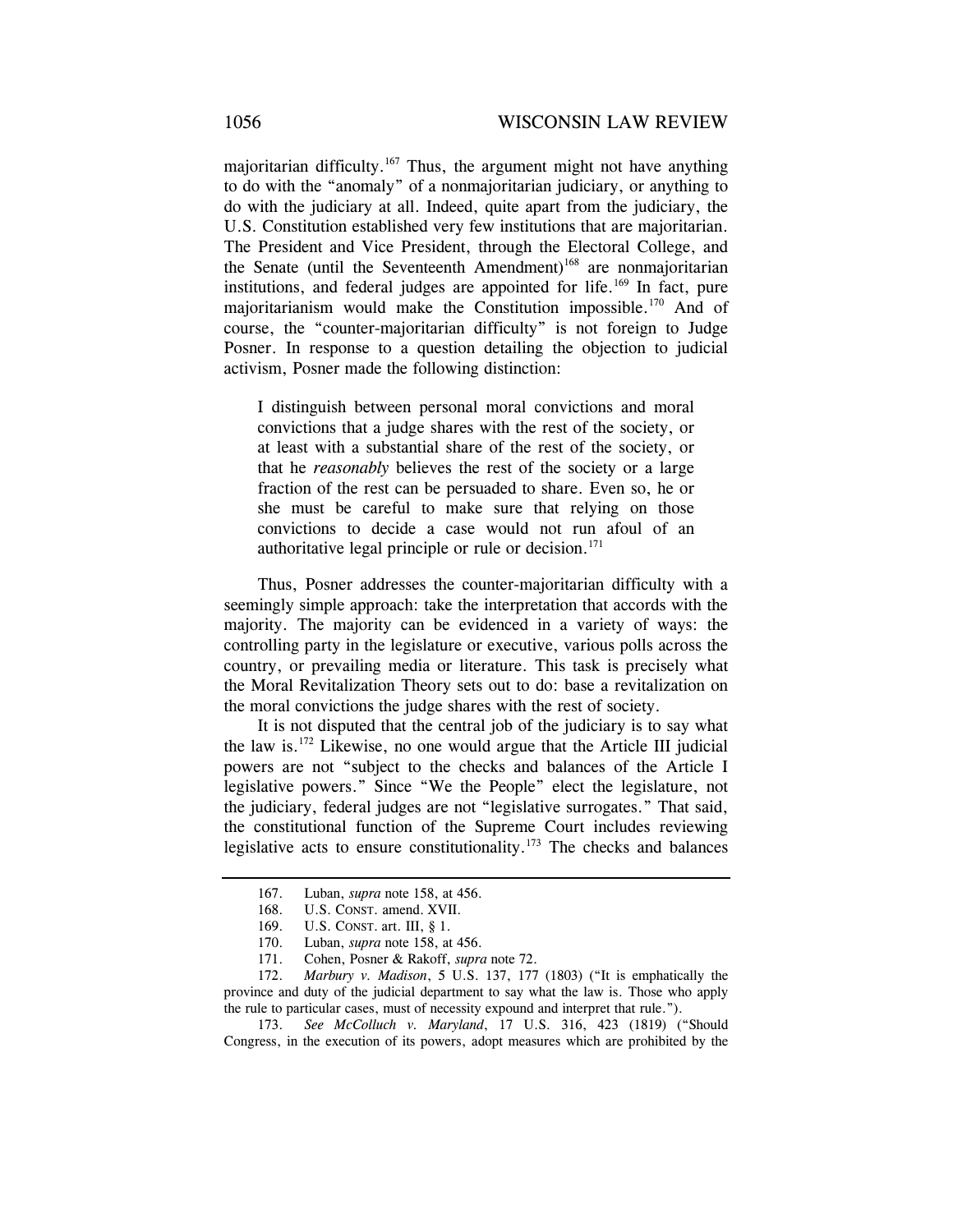go both ways between the legislative and judicial branches. Ever since Marbury v. Madison,<sup>174</sup> that judicial check/balance on Congress is the process of interpretation.

The Moral Revitalization Theory should not be used haphazardly, or even frequently. Only in situations where the statute is ripe for revitalization, has deeply affected American society, and is subject to multiple interpretations should values guide a judge's determinations. In most circumstances, the traditional canons and methods of statutory interpretation should apply and guide a judge.

#### 2. INDETERMINACY

Anthony D'Amato's article, *The Injustice of Dynamic Statutory Interpretation* argues that dynamic statutory interpretation amounts to unconstitutional ex post facto legislation.<sup>175</sup> Under D'Amato's view, judges should not favor one interest group over another.<sup>176</sup> They must evaluate the rights and interests "of the parties to the case and resolve" those rights and interests fairly in light of relevant statutes, precedents, and other sources of law.177

Judges should be concerned about the interests of parties and not about the interests of Congresspersons. In deciding a case where a statute is relevant, the courts should not try to change the statute, transform it, amend it, adapt the statute to fit one side's notion of policy, finish Congress's job, or make the enterprise work. $178$ 

In fact, a court should do very little with the statute. The root of D'Amato's article is that doing anything more is "blatantly unjust."<sup>179</sup> Consider the following scenario:

constitution; or should Congress, under the pretext of executing its powers, pass laws for the accomplishment of objects not entrusted to the government; it would become the painful duty of this tribunal, should a case requiring such a decision come before it, to say that such an act was not the law of the land. But where the law is not prohibited, and is really calculated to effect any of the objects entrusted to the government, to undertake here to inquire into the degree of its necessity, would be to pass the line which circumscribes the judicial department, and to tread on legislative ground. This court disclaims all pretensions to such a power.").

<sup>174. 5</sup> U.S. 137 (1803).

 <sup>175.</sup> Anthony D'Amato, *The Injustice of Dynamic Statutory Interpretations*, 64 U. CIN. L. REV. 910, 935 (1996).

 <sup>176.</sup> *Id.* at 927.

 <sup>177.</sup> *Id.* 

 <sup>178.</sup> *Id.* 

 <sup>179.</sup> *Id.* at 935.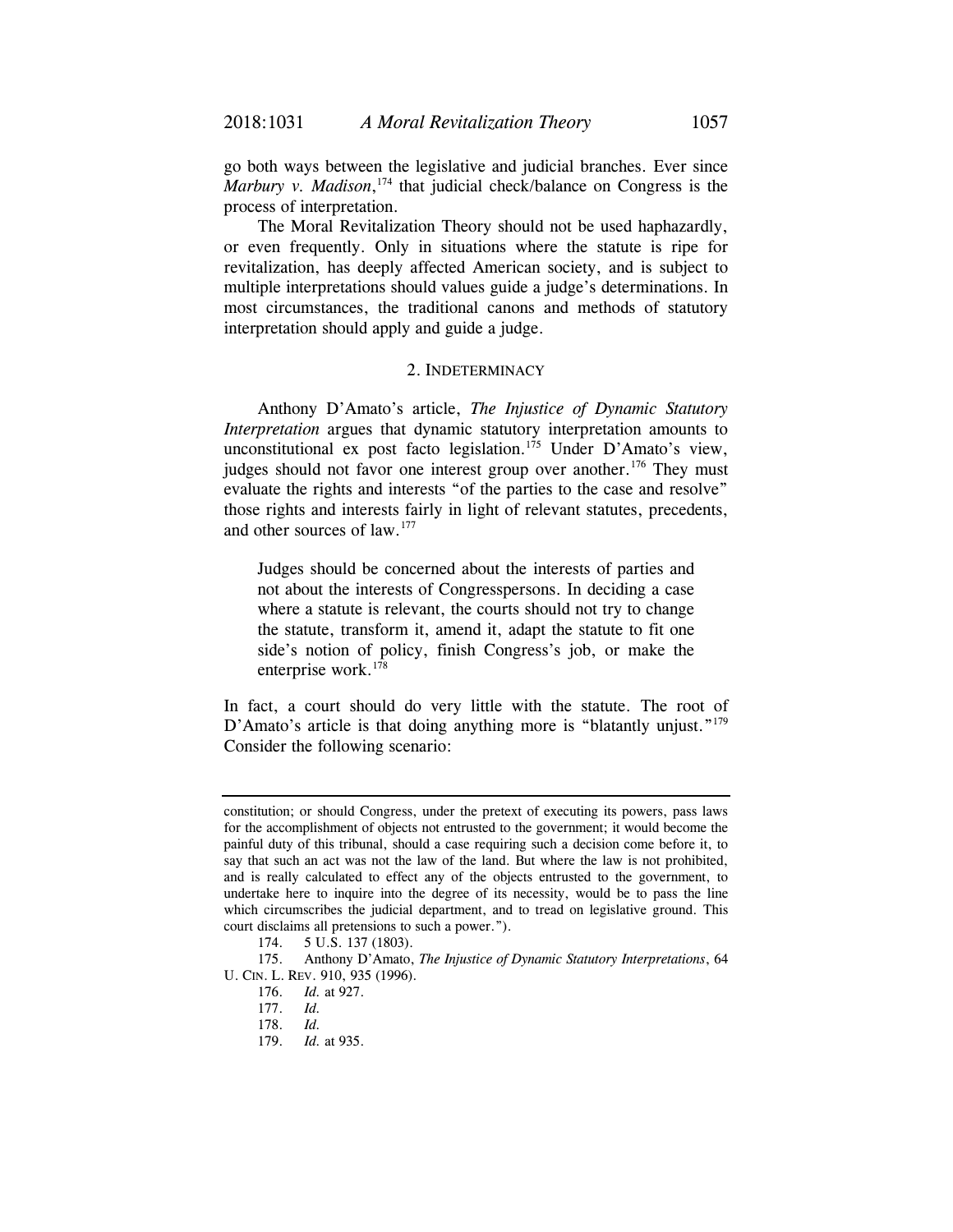Suppose you get into a dispute with somebody and you see a lawyer. She tells you that there's a statute that's relevant to your case. You ask what the statute provides. "We can't be sure," she says, "because it depends on what the government's policy will be by the time your case gets you to court. Even if I make a good guess as to what the government's policy is today, it could change by the time a judge looks at this case. I can't guess what a judge is going to say about policy six months or a year or two years from now. It will depend on which judge gets the case, what his view of the policy is, and whether he believes in the policy strongly enough to twist or even disregard the statute in order to fit the policy."180

Thus, D'Amato is concerned about the indeterminacy of dynamic statutory interpretation—having both sides rely on the law at the time their case arises, and then changing the law based on the judges' own idea of government and social policies. But this criticism appears to ignore the simple idea that it is always the judge's job to say what the law is. If a statute is ambiguous, the sides are put on notice that it could be interpreted any number of ways. Moreover, our constitutionallybased representative democracy and the separation of powers require that courts step in when laws are unconstitutional. In some circumstances, that requires courts to overturn both their own precedent and the laws and regulations of the two other branches. This should further put both sides on notice that the laws they rely on potentially will not apply with the same force during or after their case.

Alternative theories of interpretation may be just as indeterminate as a dynamic method. Originalism may fail to represent an intelligible view of legislatures.181 Because Congress rarely reaches unanimous consensus, legislative gaps may be inevitable, and perhaps even intended.182 There may be no original intent embodied in a statute, and attempting to determine original intent may produce "normatively questionable results."<sup>183</sup>

The limiting principles to the Moral Revitalization Theory further undercut the indeterminacy issue. This Comment has set out guidelines that will reduce indeterminacy in statutory interpretation. When a statute is grossly outdated, litigants and employers should expect that the law will adapt. It seems like common sense, at least in the case of

 <sup>180.</sup> *Id.* 

 <sup>181.</sup> Eskridge, *supra* note 73, at 1480.

 <sup>182.</sup> *Id.*

 <sup>183.</sup> Nagle, *supra* note 82, at 2211.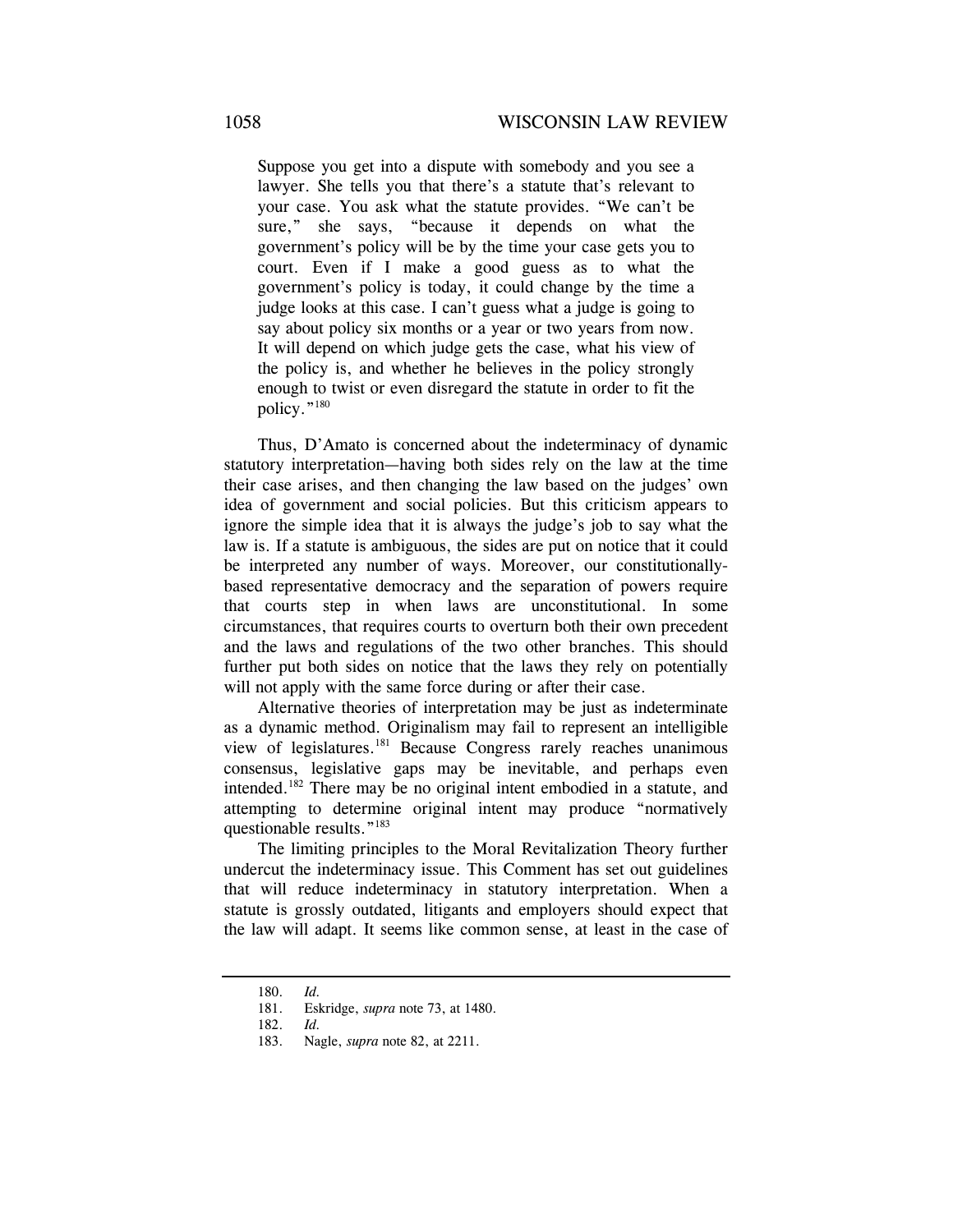Title VII, that employers should not discriminate against their employees. Furthermore, this is what judges are doing regardless. "The very growth of common-law rules is based on the judges' choice between competing principles, choices expressed in the process of overruling or distinguishing earlier judicial pronouncements."184 Take D'Amato's hypothetical, for example. He is concerned that litigants will be unable to know what the law is, because they will be unable to "guess what a judge is going to say about policy six months or a year or two years from now."185 Under the Moral Revitalization Theory, however, litigants *will* have an idea of what a judge is going to say about policy. The theory limits judges to an "objective moral compass," meaning that their opinions must comport with a sector of the American public. The theory is further limited only to those statutes that have deeply affected American culture.

#### 3. THE SEPARATION OF POWERS

Underlying both the concerns of judicial activism and indeterminacy is an argument that focuses on the separation of powers. The Constitution's system of the separation of powers and checks and balances is designed to prevent any one branch—the legislature, the executive, or the judiciary—from gaining too much power. The separation of powers criticism of dynamic statutory interpretation is premised on a simple fact: "a judge is not a legislator."186

The federal separation of powers is inferred from the vesting clauses in Articles I, II, and III of the Constitution.<sup>187</sup> Each article vests the legislative, executive, and judicial powers in "a Congress,"188 "a President,"<sup>189</sup> and "one supreme Court, and in such inferior Courts,"<sup>190</sup> respectively. The vesting clauses, coupled with the Framers' high regard for the concept of separation of powers, $191$  enshrine a constitutional design meant to allow each branch to have a check on the

 187. Many state constitutions have express separation of powers clauses. *See, e.g.*, IND. CONST. art. III, § 1; KY. CONST. § 27.

 <sup>184.</sup> *Milkovich v. Saari*, 203 N.W.2d 408, 415 (Minn. 1973) (quoting Albert A. Ehrenzweig, *"False Conflicts" and the "Better Rule": Threat and Promise in Multistate Tort Law*, VA. L. REV. 847, 855 (1967)).

 <sup>185.</sup> D'Amato, *supra* note 175, at 935.

 <sup>186.</sup> *Id.* at 912.

 <sup>188.</sup> U.S. CONST. art. I, § 1, cl. 1.

 <sup>189.</sup> U.S. CONST. art. II, § 1, cl. 1.

 <sup>190.</sup> U.S. CONST. art III, § 1, cl. 1.

 <sup>191.</sup> *See* THE FEDERALIST NO. 47, at 301 (James Madison) (Clinton Rossiter ed., 1961) ("The accumulation of all powers, legislative, executive, and judiciary in the same hands . . . may justly be pronounced the very definition of tyranny."); GORDON S. WOOD, THE CREATION OF THE AMERICAN REPUBLIC, 1776–1787, at 446–53 (1969).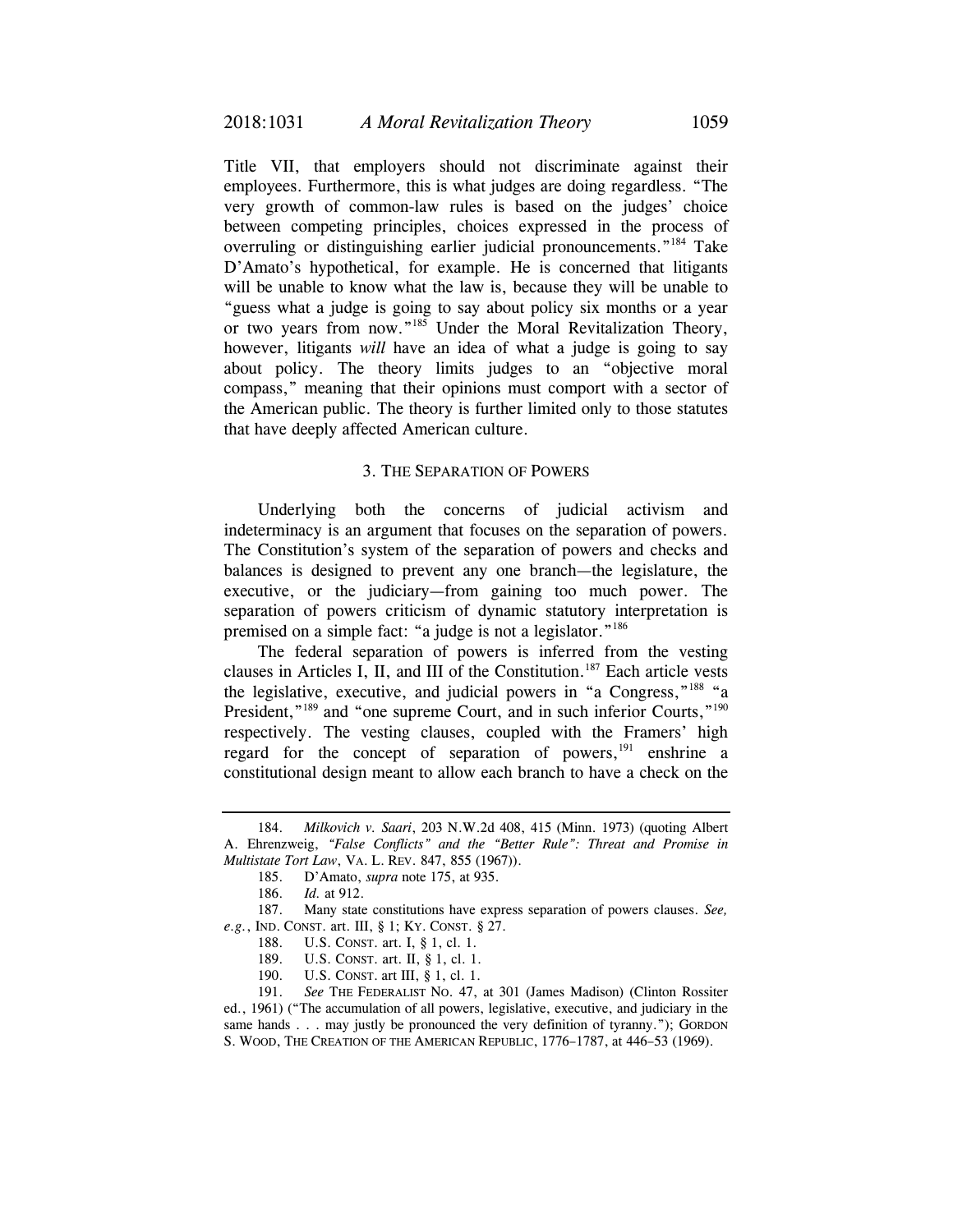others. The argument essentially boils down to the fact that the Constitution contemplates that the people will elect the legislature, who will in turn be responsible for making the law. The judiciary, on the other hand, is completely insulated from the political process with life tenure, and should not make those judgments: "The judiciary . . . has no influence over either the sword or the purse; no direction either of the strength or of the wealth of the society; and can take no active resolution whatever. It may truly be said to have neither FORCE nor WILL, but merely judgment . . . . "<sup>192</sup> Those who disfavor judicial activism question why we should allow an appointed (rather than elected) judge, who is not accountable to the electorate, to make value judgments.<sup>193</sup>

The Supreme Court has suggested that the correct lens to view the separation of powers (in the administrative law context) is by examining whether one branch has sought to increase its power at the expense of another: "as we have noted many times, the Framers 'built into the tripartite Federal Government . . . a self-executing safeguard against the encroachment or aggrandizement of one branch at the expense of the other.'"<sup>194</sup> If this "aggrandizement" lens is indeed the correct one, the Moral Revitalization Theory may not implicate the separation of powers at all. The Theory does not allow judges to expand their power at the expense of another. If a judge determines that all preconditions are met, and revitalizes the statute in a way that the legislature disagrees with, the legislature is free to amend the statute. But if the judge correctly revitalizes the statute in a way that reflects societal progress and changing moral attitudes, the legislature may not have much incentive to do so.<sup>195</sup>

Further, the issue of the separation of powers may not be as severely implicated when it comes to expanding Title VII. Writing for the majority in *Oncale v. Sundowner Offshore Services, Inc.*, Justice Scalia held that Title VII's prohibition of discrimination "because of . .

 <sup>192.</sup> THE FEDERALIST NO. 78, at 465 (Alexander Hamilton) (Clinton Rossiter ed., 1961).

 <sup>193.</sup> *See generally* J. Skelly Wright, *The Role of the Supreme Court in a Democratic Society—Judicial Activism or Restraint?*, 54 CORNELL L. REV. 1 (1968).

 <sup>194.</sup> *Mistretta v. United States*, 488 U.S. 361, 381–382 (1989) (quoting *Buckley v. Valeo*, 424 U.S. 1, 122 (1976)).

 <sup>195.</sup> Of course, the legislature does enact change when it feels the courts have made misguided decisions. In *Employment Division, Department of Human Resources v. Smith*, for example, the Supreme Court backed away from religious protections for employees fired for the use of peyote in religious ceremony. 494 U.S. 872 (1990). Almost immediately after the Court's ruling, Congress enacted the Religious Freedom Restoration Act, which "ensures that interests in religious freedom are protected." Religious Freedom Restoration Act, Pub. L. No. 103-141, 107 Stat. 1488 (codified at 42 U.S.C. § 2000bb (2012)).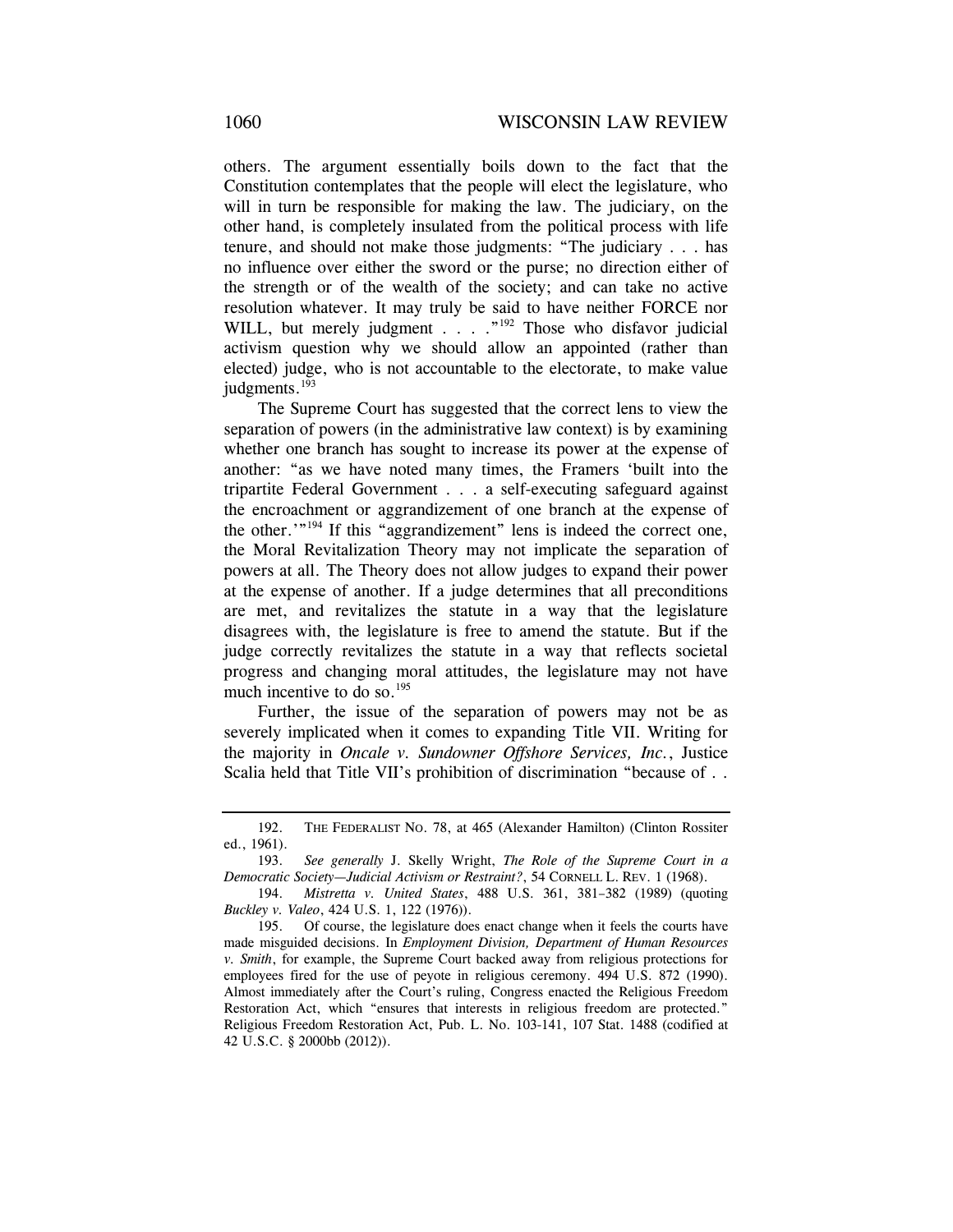. sex" protects same-sex harassment claims, as well as opposite-sex harassment claims previously held cognizable:

As some courts have observed, male-on-male sexual harassment in the workplace was assuredly not the principal evil Congress was concerned with when it enacted Title VII. But statutory prohibitions often go beyond the principal evil to cover reasonably comparable evils, and it is ultimately the provisions of our laws rather than the principal concerns of our legislators by which we are governed. Title VII prohibits "discrimination . . . because of . . . sex" in the "terms" or "conditions" of employment. Our holding that this includes sexual harassment must extend to sexual harassment of any kind meets the statutory requirements.<sup>196</sup>

Thus, in the context of expanding preexisting statutes and precedents to cover reasonably similar situations, the court can fairly go beyond what Congress has specifically stated in the statute to cover "reasonably comparable evils."<sup>197</sup> Because a judge is not necessarily creating new law, but rather expanding upon preexisting statutes, the judiciary may not be aggrandizing its power at the expense of the legislature.

The Framers may not have contemplated rigid formality in the separation of powers. Because they lacked a detailed vision of the institutional implications of the separation of powers, the Constitution does not provide definitive answers to these questions. The Moral Revitalization Theory's limiting principles give it the potential to not implicate the separation of powers at all, if the doctrine is viewed through an "aggrandizement" lens. Either way, applying the Theory in the context of Title VII does not hold grave separation of powers implications.

#### **CONCLUSION**

Although we typically hold our judiciary to a high level of impartiality, the current trends of statutory interpretation suggest that strict impartiality is likely impossible and may not even be preferable. The Moral Revitalization Theory set forth above suggests that certain statutes may be interpreted in a way that allows judges to make limited value judgments. Where a statute (1) is ripe for revitalization, (2) has deeply affected public normative and institutional culture, and (3) is

 <sup>196.</sup> *Oncale v. Sundowner Offshore Servs., Inc.*, 523 U.S. 75, 79–80 (1998).

 <sup>197.</sup> *Id.*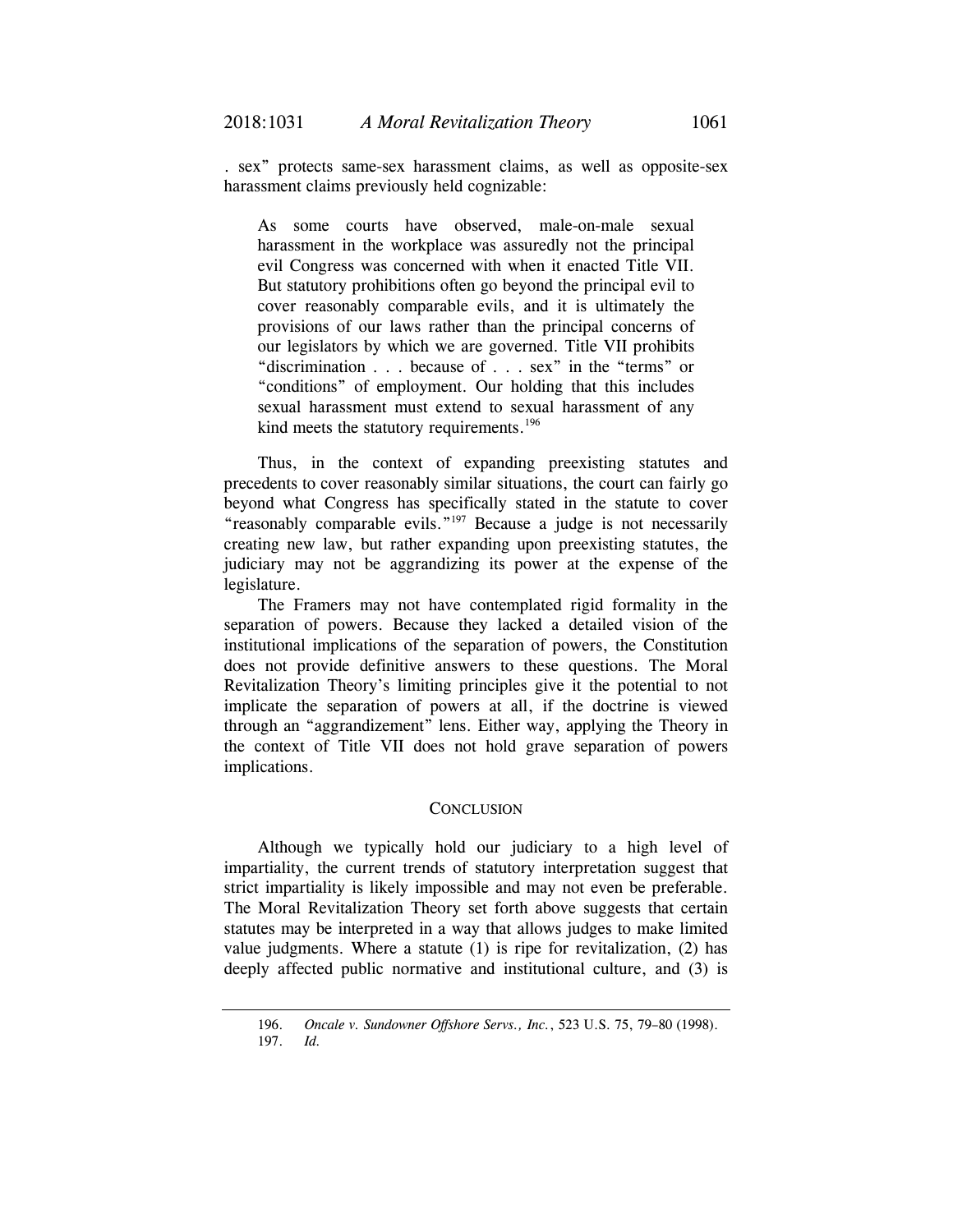prone to multiple interpretations because of textual ambiguity, syntactic ambiguity, or general vagueness, judges can, will, and should be guided by an objective moral compass that reflects the changing values of society.

The virtues of this approach are exemplified in the Seventh Circuit decisions, *United States v. Marshall* and *Hively v. Ivy Tech Community College of Indiana*. Both cases involved statutes that "penetrate[d] public normative and institutional culture in a deep way."198 *Marshall* concerned the prohibited acts encompassed in the United States drug code. Its origins were in the Alcohol and Drug Abuse Amendments of 1986, which established mandatory minimum sentences for drugs as part of Ronald Reagan's War on Drugs. These mandatory minimum sentences affected in a deep way the way drug crimes were enforced. *Hively* concerned Title VII of the Civil Rights Act. Title VII made it illegal to fire or treat a person differently because of their race, color, religion, sex, or national origin. This affected the American workplace in a deep way.

Furthermore, in both cases, the words of the statute are prone to multiple interpretations. At first glance, the words "mixture" and "sex" are unambiguous. To a layperson, a "mixture" would include *any*  medium LSD is attached to, and "sex" would not include sexual orientation. Upon deeper inspection of legislative intent, however, the words could carry a narrower or broader meaning. In the statute at issue in *Marshall*, the legislature was concerned about cutting drugs with harmful materials—for example, mixing cocaine with baking soda or mixing MDMA with bath salts. Under that backdrop, "mixture" may not include blotting paper or sugar cubes, particularly when the weight of LSD is next to nothing. In *Hively*, the entire statutory scheme is aimed at curbing discrimination. Moreover, courts have used the listed terms in the statutes to cover a variety of non-listed situations for example, expanding "sex" to include pregnancy, or expanding "race" to include interracial marriage. That historical foundation could permit the interpretation that "sex" really does encompass sexual orientation in the same way.

When the two statutes reached the court, they were ripe for revitalization. In *Marshall*, the rising problem of LSD created new problems for the Drug Code. The court needed to either read blotting paper into or out of the statute, rather than wait for the legislature to address the problem. As discussed above, the court chose to include blotting paper in the word "mixture." In *Hively*, the problem of LGBT discrimination in the workplace had become apparent. In the wake of the LGBT rights movement culminating in the landmark decision of

 <sup>198.</sup> Eskridge & Ferejohn, *supra* note 139, at 1215.